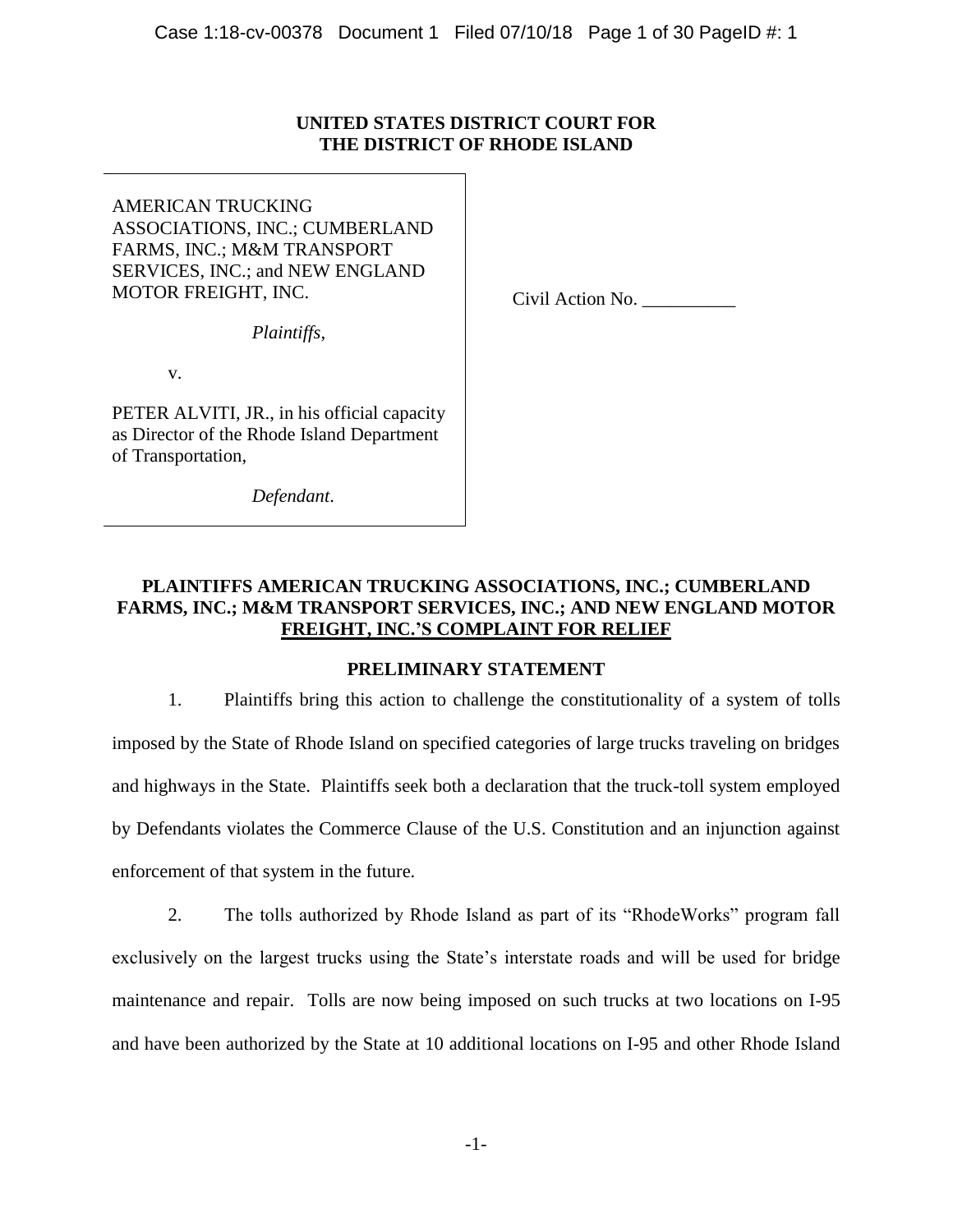## Case 1:18-cv-00378 Document 1 Filed 07/10/18 Page 2 of 30 PageID #: 2

bridges and highways. Automobiles, smaller trucks, buses, and other vehicles are not subject to tolls on these roads.

3. This toll regime was designed to, and does in fact, impose discriminatory and disproportionate burdens on out-of-state operators and on truckers who are operating in interstate commerce. By design, the tolls fall exclusively on the types of trucks that are most likely to be engaged in the interstate transport of cargo, while exempting automobiles and the smaller vehicles that are relatively more likely to be engaged in intrastate travel. The toll program also limits the tolls collected from trucks that make multiple trips within Rhode Island in a single day, a feature that was expressly intended to, and does in fact, provide disproportionate benefits to Rhode Island operators and those engaged in intrastate commerce.

4. This tolling regime violates the Commerce Clause for three separate reasons.

5. *First*, the Commerce Clause makes it impermissible for States to impose charges with the *intent* to discriminate in favor of domestic, and against out-of-state or interstate, entities. But that is just what Rhode Island expressly did in its RhodeWorks tolling program. Rhode Island's governor, whose administration designed and advanced the plan, candidly explained that she favored the program "because the majority of the burden is on out-of-state truckers and outof-state companies." Patrick Anderson & Katherine Gregg, *Raimondo: Plan shifts burden off R.I.*, PROVIDENCE JOURNAL (Oct. 29, 2015). Similarly, other state officials promoted the plan by promising that it would insulate most Rhode Island residents from tolling, while falling disproportionately on out-of-state and interstate truckers. Such an enactment is a quintessential departure from Commerce Clause principles.

6. *Second*, the Rhode Island tolling program discriminates against trucks traveling in interstate commerce in its practical effect. The Commerce Clause bars States from imposing

-2-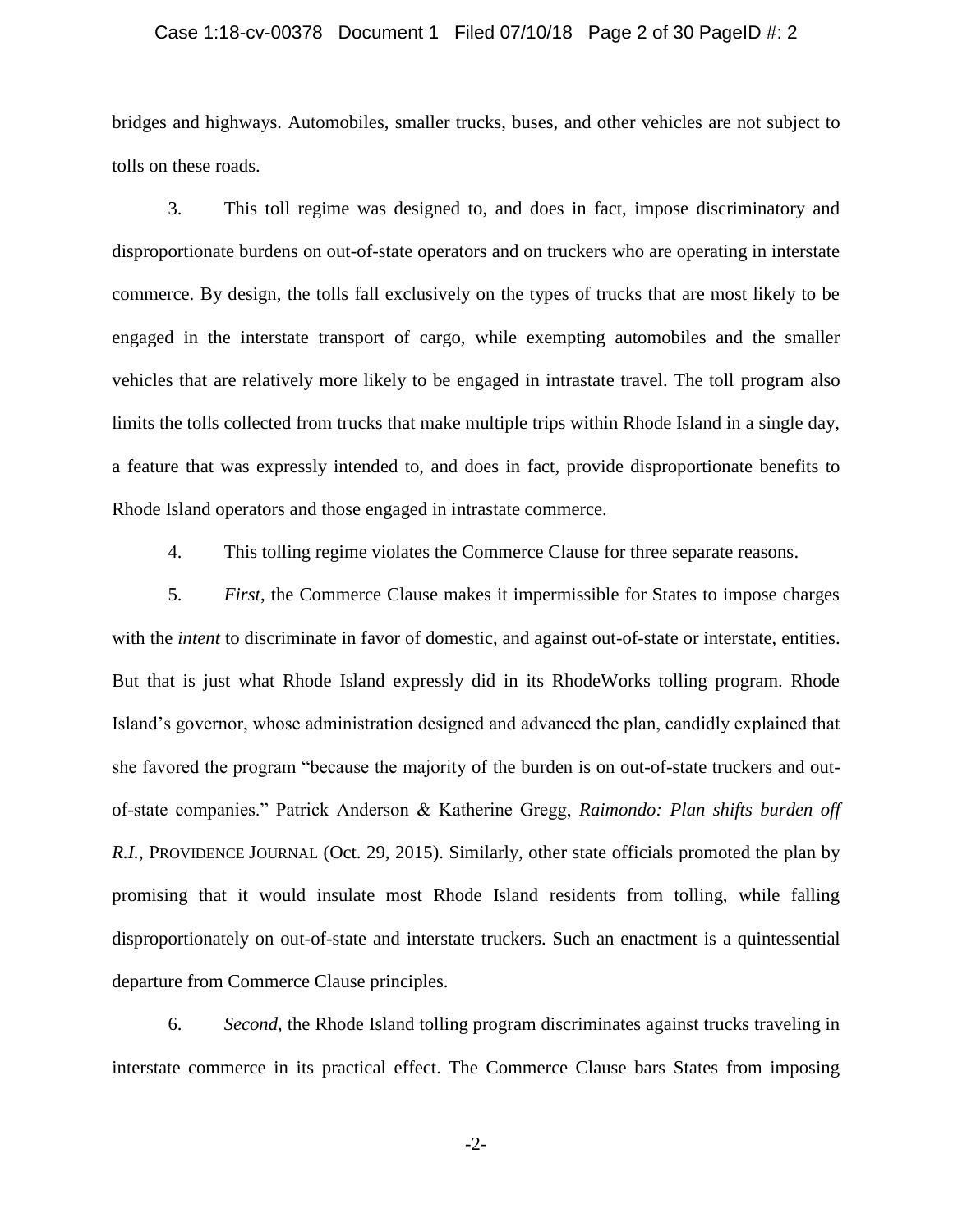## Case 1:18-cv-00378 Document 1 Filed 07/10/18 Page 3 of 30 PageID #: 3

burdens that, in their actual operation, necessarily fall more heavily on interstate than on intrastate entities. But that, too, is just what Rhode Island has done in the RhodeWorks toll system. Its tolls fall exclusively on the type of vehicle most likely to be engaged in the interstate transport of goods, while sparing vehicles more likely to be operated by Rhode Island residents or to be engaged in intrastate travel. And its toll caps necessarily operate to limit the burden on local and intrastate travelers, with the inevitable consequence that the tolls fall disproportionately on interstate truckers.

7. *Third*, the Commerce Clause requires that States calibrate user fees (like highway tolls) that are imposed on persons and entities engaged in interstate commerce so that the fees reflect a fair approximation of the payer's use of the tolled facility and are not excessive in relation to the benefits conferred. But Rhode Island failed to take account of this constitutional requirement in its truck-toll program. There is no doubt that automobiles, exempt trucks, and other vehicles that escape tolling entirely cause a significant degree of wear and tear on, and benefit from the use of, Rhode Island's bridges and highways. Therefore, necessarily, a toll that is used to maintain those facilities and that falls exclusively on large trucks does not reflect a fair approximation of interstate truckers' use of the tolled facilities.

8. By imposing discriminatory tolls on truckers, Rhode Island violates truckers' constitutional rights under the Commerce Clause of the U.S. Constitution. That Clause prohibits States from discriminating against interstate commercial actors and out-of-state residents, and requires that truck-toll rates be based on a fair approximation of the truckers' use of the tolled facilities.

9. The unconstitutionally discriminatory truck tolls charged by Rhode Island have real and substantial effects on interstate commerce. Discriminatory tolls increase the cost of

-3-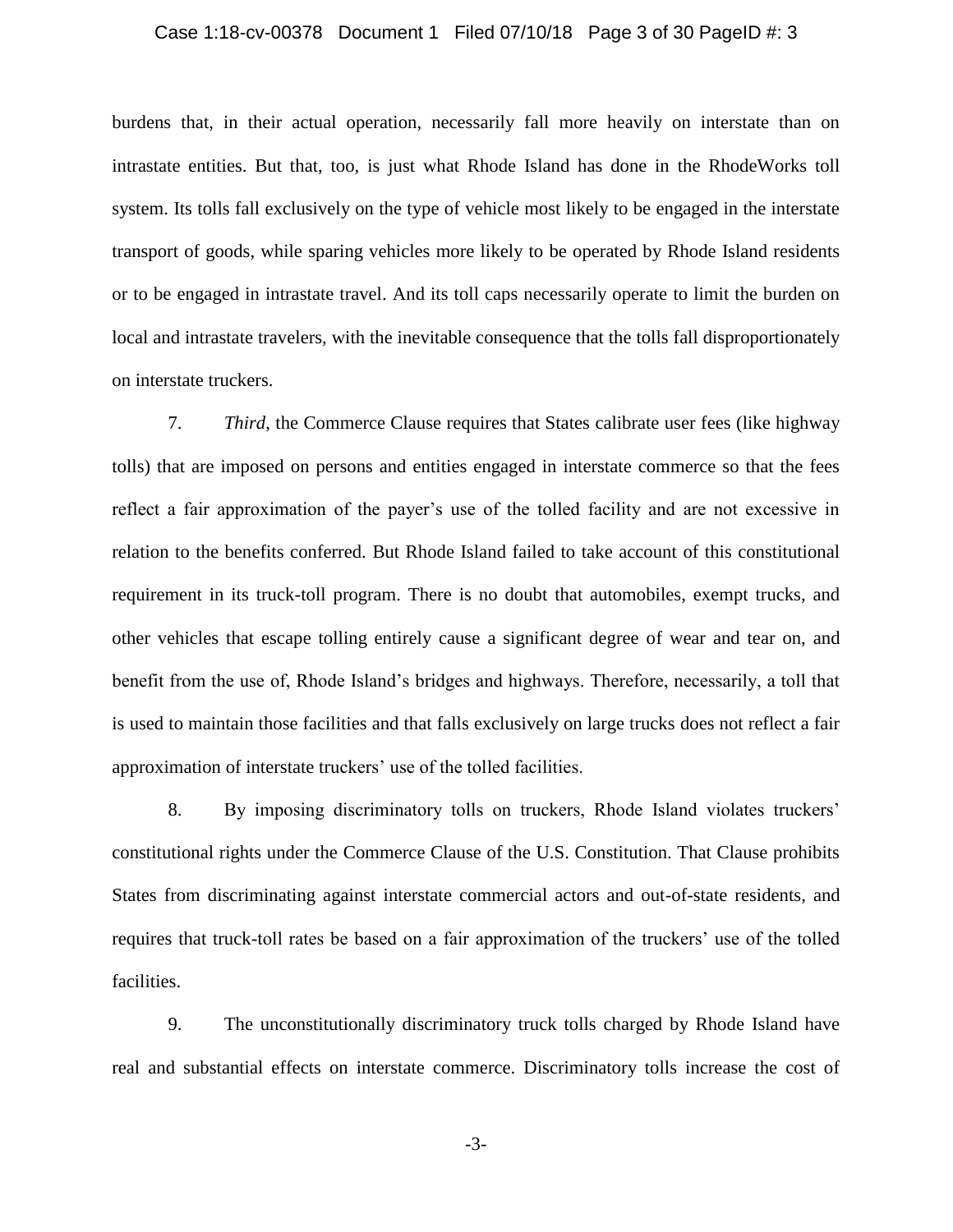## Case 1:18-cv-00378 Document 1 Filed 07/10/18 Page 4 of 30 PageID #: 4

transporting goods, thus directly affecting truckers by reducing their revenue; compelling them to find different, cheaper routes through other States; and causing them to lose business to other modes of transport. Such tolls also increase businesses' costs for sending goods to other States, making it less profitable and less desirable for companies to enter, or to participate in, the national market. And in the end, discriminatory tolls harm consumers both in and outside of Rhode Island by raising the prices and reducing the variety of the goods that are available for purchase. Rhode Island's toll regime therefore does not simply impose unwarranted expense on truckers; it interferes with the efficient operation of the national economy and encourages economic Balkanization. The resulting evils are the very ones that the Framers sought to prevent when they included the Commerce Clause in the Constitution.

10. Accordingly, Plaintiffs ask this Court to hold that Rhode Island's truck-toll regime violates the Commerce Clause by discriminating against interstate commerce and out-ofstate truckers, and by unduly burdening interstate commerce through the imposition of tolls that are not a fair approximation of truckers' use of the tolled facilities and are excessive in light of the benefits received. Plaintiffs seek declaratory and injunctive relief barring Defendants from continuing to collect unconstitutionally discriminatory truck tolls, as well as costs, attorneys' fees, and any other relief that the Court deems proper.

#### **JURISDICTION AND VENUE**

11. This Court has jurisdiction over the parties and subject matter jurisdiction of this action under 28 U.S.C. §§ 1331 and 1343 because Plaintiffs are seeking redress under 42 U.S.C. § 1983 for the deprivation, under color of state law, of the rights of citizens of the United States secured by the Constitution and federal law.

12. Venue is proper in this judicial district under 28 U.S.C. § 1391(b).

-4-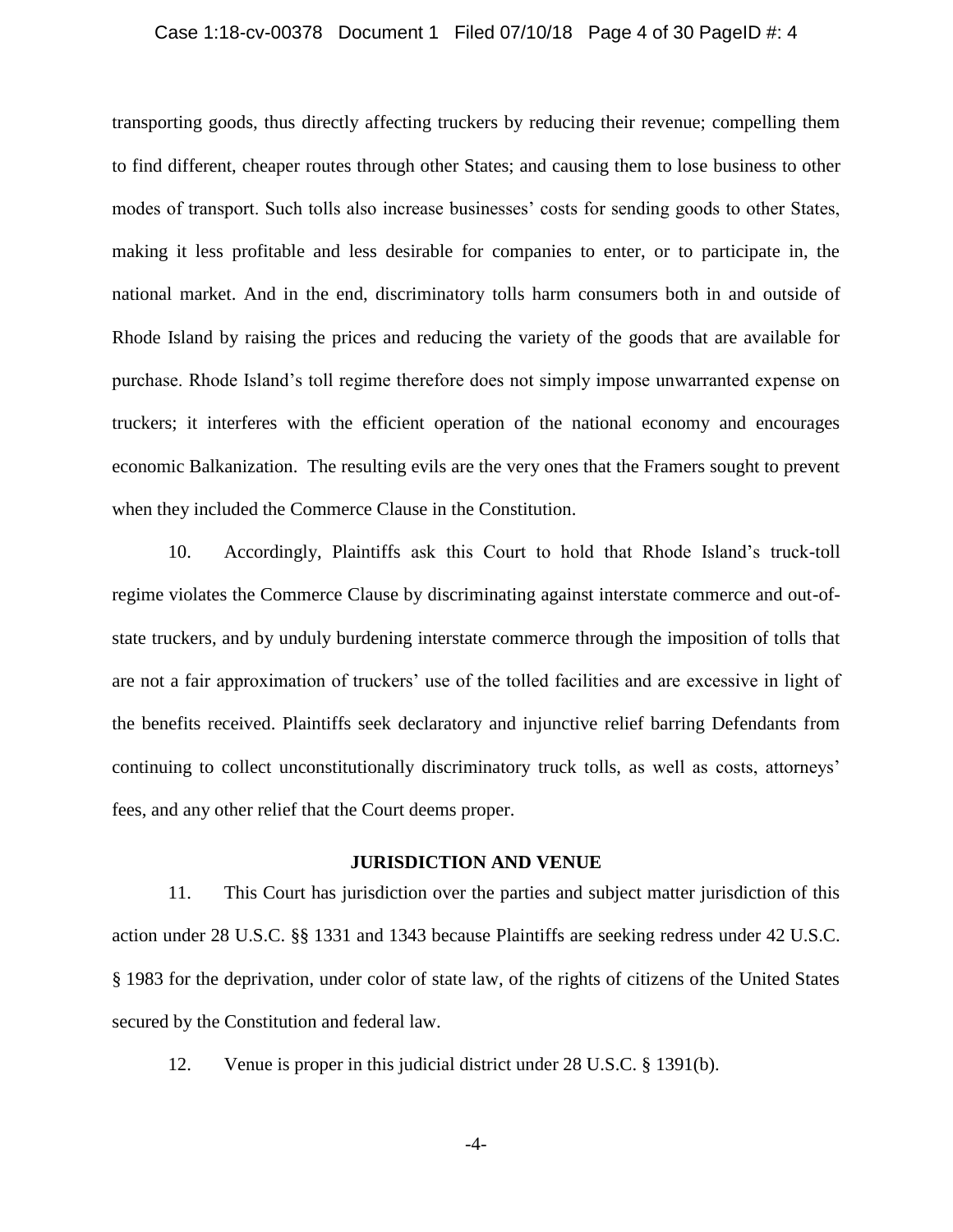# **PARTIES**

13. This action is brought by several commercial trucking companies that have been negatively and directly affected by Rhode Island's unconstitutional toll regime, and by the trade association that protects the interests of commercial truckers who travel Rhode Island's and the Nation's roads.

14. Plaintiff American Trucking Associations, Inc. ("ATA") is the largest national trade association for the trucking industry. Through a federation of other trucking groups, industry-related conferences, and 50 affiliated state trucking associations, ATA represents more than 30,000 members covering every type of motor carrier in the United States, including many that regularly carry freight to, from, and through the State of Rhode Island. ATA's principal place of business is in Arlington, Virginia.

15. The interests that ATA seeks to protect in this action are germane to the purposes of the association. Neither the claims nor the forms of relief sought in this action require participation by the association's individual members. One or more members of the association have standing to bring this action in their own right.

16. Plaintiff Cumberland Farms, Inc., is a family-owned convenience store chain that operates more than 500 retail locations throughout each of the New England States, New York, and Florida, and operates its own fleet of more than 90 tractors and 120 trailers. It is a member of the Rhode Island Trucking Association, which is part of ATA's federation, and is treated by ATA as an indirect member whose interests are represented by ATA. Cumberland Farms' principal place of business is in Westborough, Massachusetts. Cumberland Farms uses the bridges subject to tolling under the RhodeWorks program in the course of conducting its business carrying freight to, from, and through the State of Rhode Island.

-5-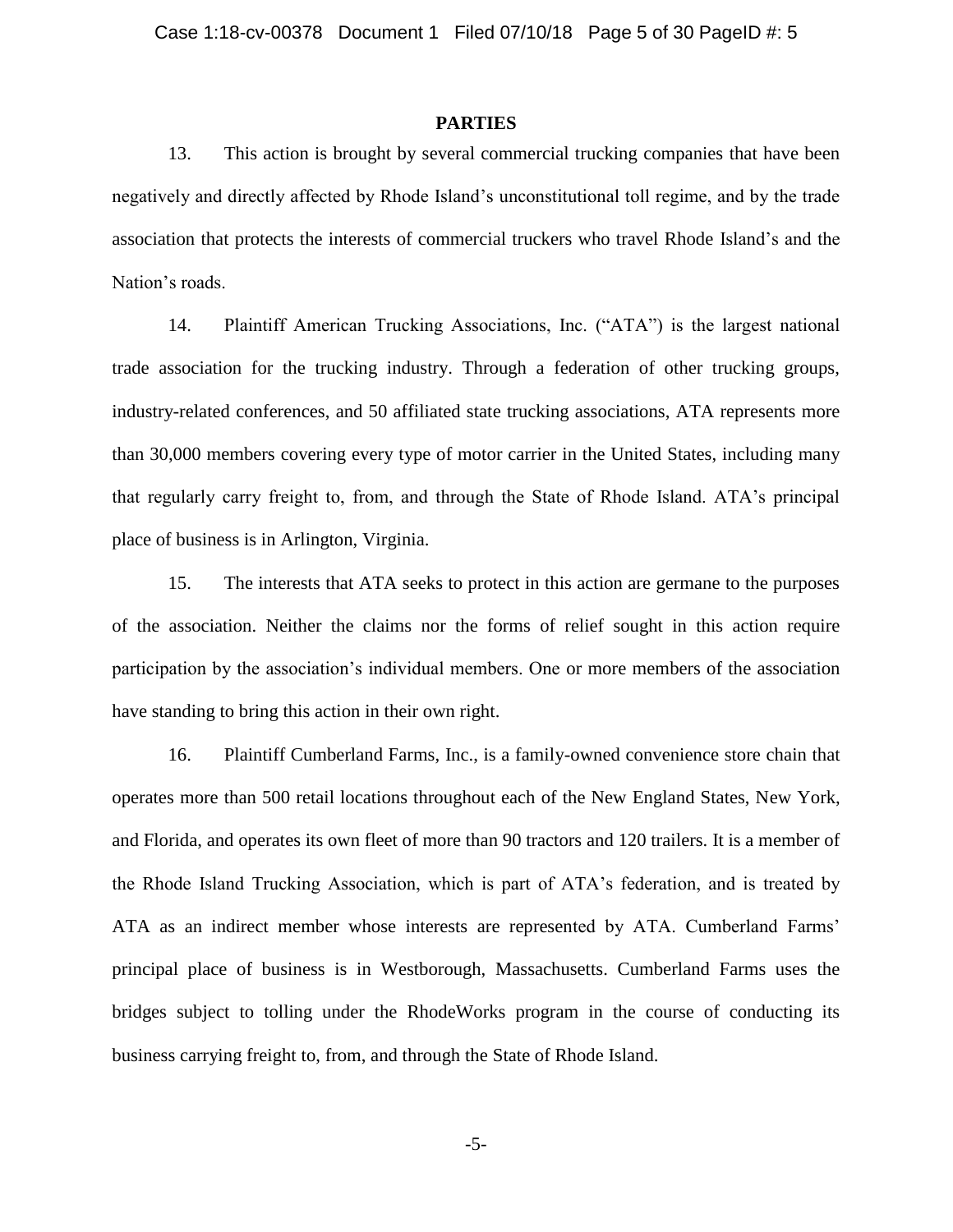## Case 1:18-cv-00378 Document 1 Filed 07/10/18 Page 6 of 30 PageID #: 6

17. Plaintiff M&M Transport Services, Inc., is a family-owned provider of transportation services that moves cargo nationwide on a fleet of more than 435 tractors and 1500 trailers. It is a member of the Trucking Association of Massachusetts, which is part of ATA's federation, and is treated by ATA as an indirect member whose interests are represented by ATA. M&M's principal place of business is in Quincy, Massachusetts. M&M uses the bridges subject to tolling under the RhodeWorks program in the course of conducting its business carrying freight to, from, and through the State of Rhode Island.

18. Plaintiff New England Motor Freight, Inc. (NEMF) is a family-owned carrier that operates a substantial number of Class 8 tractors subject to tolling under the RhodeWorks program. It is a member of ATA. NEMF's principal place of business is in Elizabeth, New Jersey. NEMF uses the bridges subject to tolling under the RhodeWorks program in the course of conducting its business carrying freight to, from, and through the State of Rhode Island.

19. Defendant Peter Alviti, Jr., is Director of the Rhode Island Department of Transportation (RIDOT). RIDOT designs, constructs, and maintains Rhode Island's surface transportation system, including its roads and bridges. It is responsible for implementing the RhodeWorks program, including the truck toll regime. Defendant Alviti, who is sued in his official capacity, has offices in Providence, Rhode Island.

# **BACKGROUND AND FACTUAL ALLEGATIONS**

# **A. The Bridges And Highways That Are Tolled Under The RhodeWorks Program Are Significant Instrumentalities Or Channels Of Interstate Commerce.**

20. The bridges subject to tolls under the RhodeWorks program, as well as the highways to which they connect, are significant instrumentalities or channels of interstate commerce.

-6-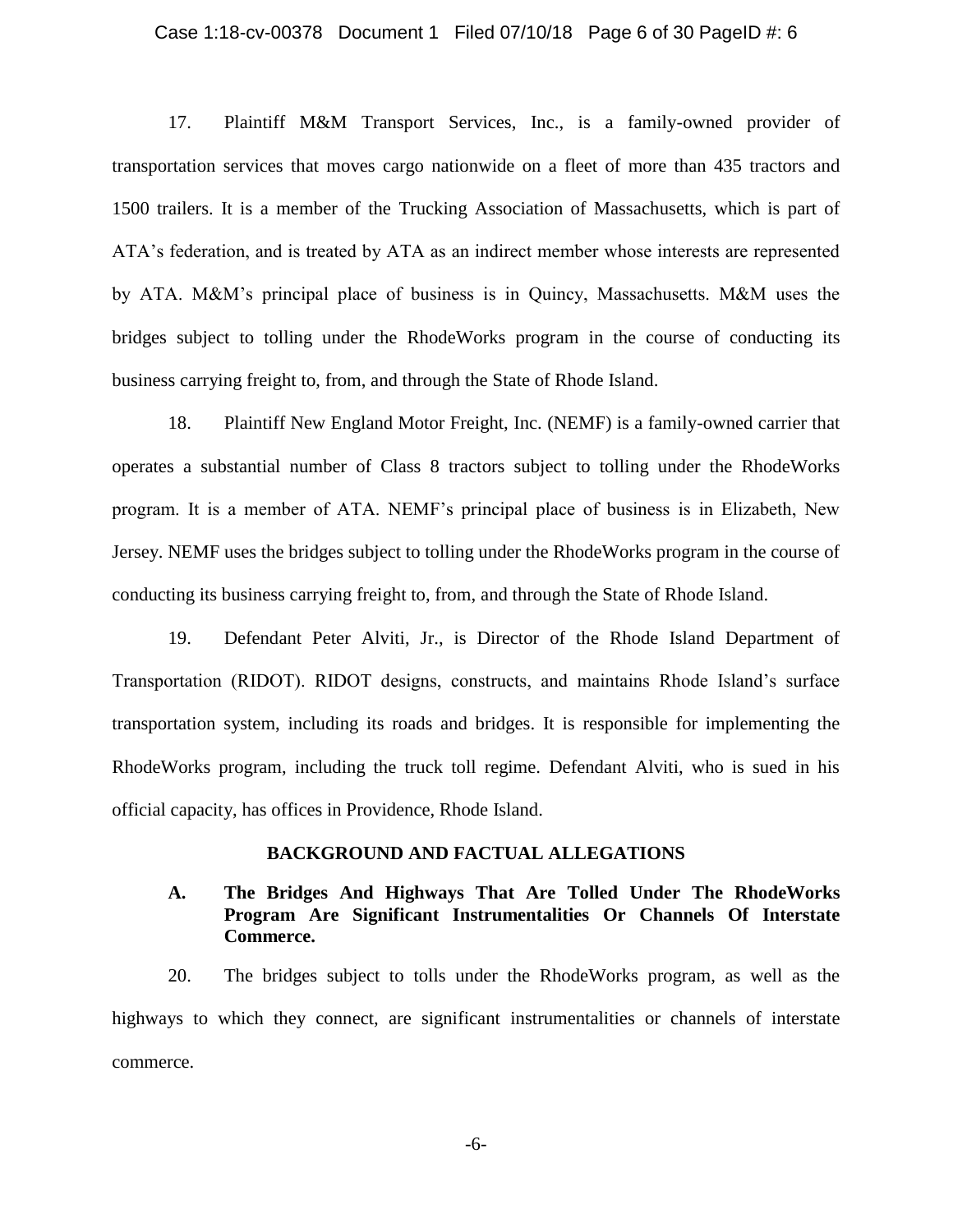## Case 1:18-cv-00378 Document 1 Filed 07/10/18 Page 7 of 30 PageID #: 7

21. RhodeWorks tolls currently are being collected at two locations on I-95. Tolls ultimately will be collected along five major highway corridors at 12 locations throughout Rhode Island. *See* Rhode Island Department of Transportation, *The RhodeWorks Tolling Program*  (May 2018), http://wwww.ridot.net/tolling/.

22. The tolls will be located on Routes I-95, I-195, I-295, U.S. Route 6, and Rhode Island Route 146. *Id*.

23. Each location is associated with a bridge or bridge group.

24. These bridges and highways constitute vital commercial links to and from New England's largest cities and to the entire Northeast region of the United States.

25. I-95, I-195, and I-295 are the three highways in Rhode Island that are parts of the Interstate Highway system. Rhode Island Department of Administration Division of Planning, FREIGHT FORWARD: STATE OF RHODE ISLAND FREIGHT AND GOODS MOVEMENT PLAN 36-37 (Sept. 2016).

26. I-95 is the major north-south highway on the East Coast and runs for almost 2,000 miles between Florida and Maine. It is a designated High Priority Corridor of the National Highway System. *Id*.

27. I-95 connects the major metropolitan areas on the eastern seaboard, including Boston, Providence, New Haven, New York, Philadelphia, Baltimore, and Washington, D.C. It directly links Rhode Island with Massachusetts and Connecticut.

28. I-195 provides a direct highway route from New York City to Cape Cod, Massachusetts, passing through Providence, Rhode Island, as well as a route for traffic entering Rhode Island from Connecticut and western Massachusetts. It runs from Providence to Wareham, Massachusetts.

-7-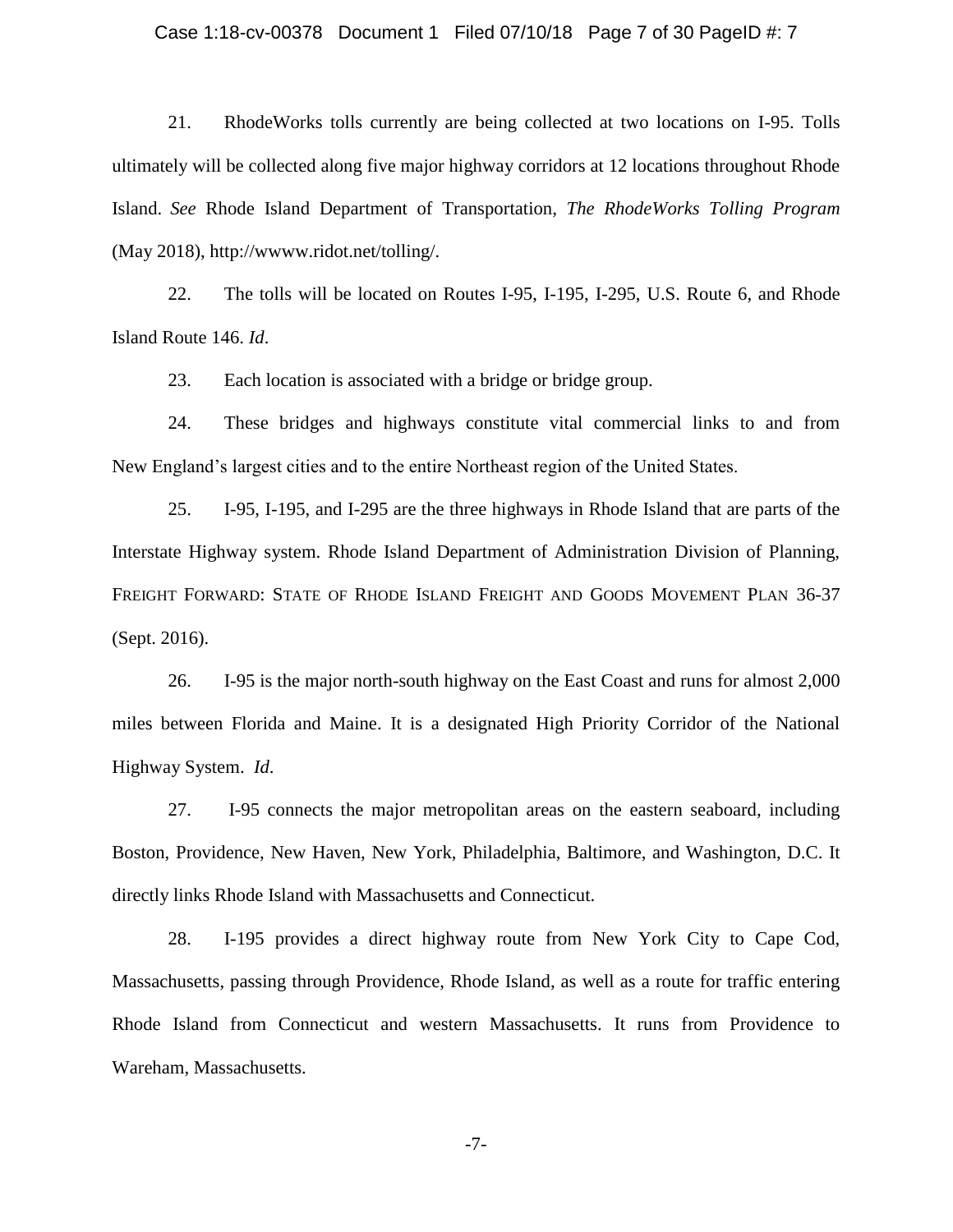## Case 1:18-cv-00378 Document 1 Filed 07/10/18 Page 8 of 30 PageID #: 8

29. I-295 is a western bypass highway that connects to I-95 south of Providence, as well as north of Providence in Massachusetts. It forms a beltway around Providence, bypassing I-95 as that highway passes through the city.

30. U.S. Route 6 is a major east-west highway that traverses Rhode Island, connecting Hartford, Connecticut, with Providence, and continuing on to Provincetown, Massachusetts.

31. Rhode Island Route 146 is a major north-south highway running to the Massachusetts state line and linking Providence with Worcester, Massachusetts.

32. In light of Rhode Island's location between the large metropolitan areas of New York and Boston, these routes are vital to the transportation of goods into and through Rhode Island and all along the East Coast.

33. Trucks use each of these roads to move goods in interstate commerce.

34. Among these vehicles are commercial trucks carrying goods within Rhode Island, between Rhode Island and other States, and from one State outside Rhode Island to another by way of Rhode Island.

35. Commercial trucking firms using the bridges and highways subject to RhodeWorks tolls include firms based within the State of Rhode Island and firms based outside Rhode Island.

36. I-95 is the principal roadway used by Rhode Island's through, inbound, and outbound truck traffic. *Id*. at 36.

37. The U.S. Department of Transportation estimates that in 2010 trucks moved between five and ten million tons of freight between Rhode Island and Massachusetts, and between one and five million tons of freight between both Rhode Island and New York and

-8-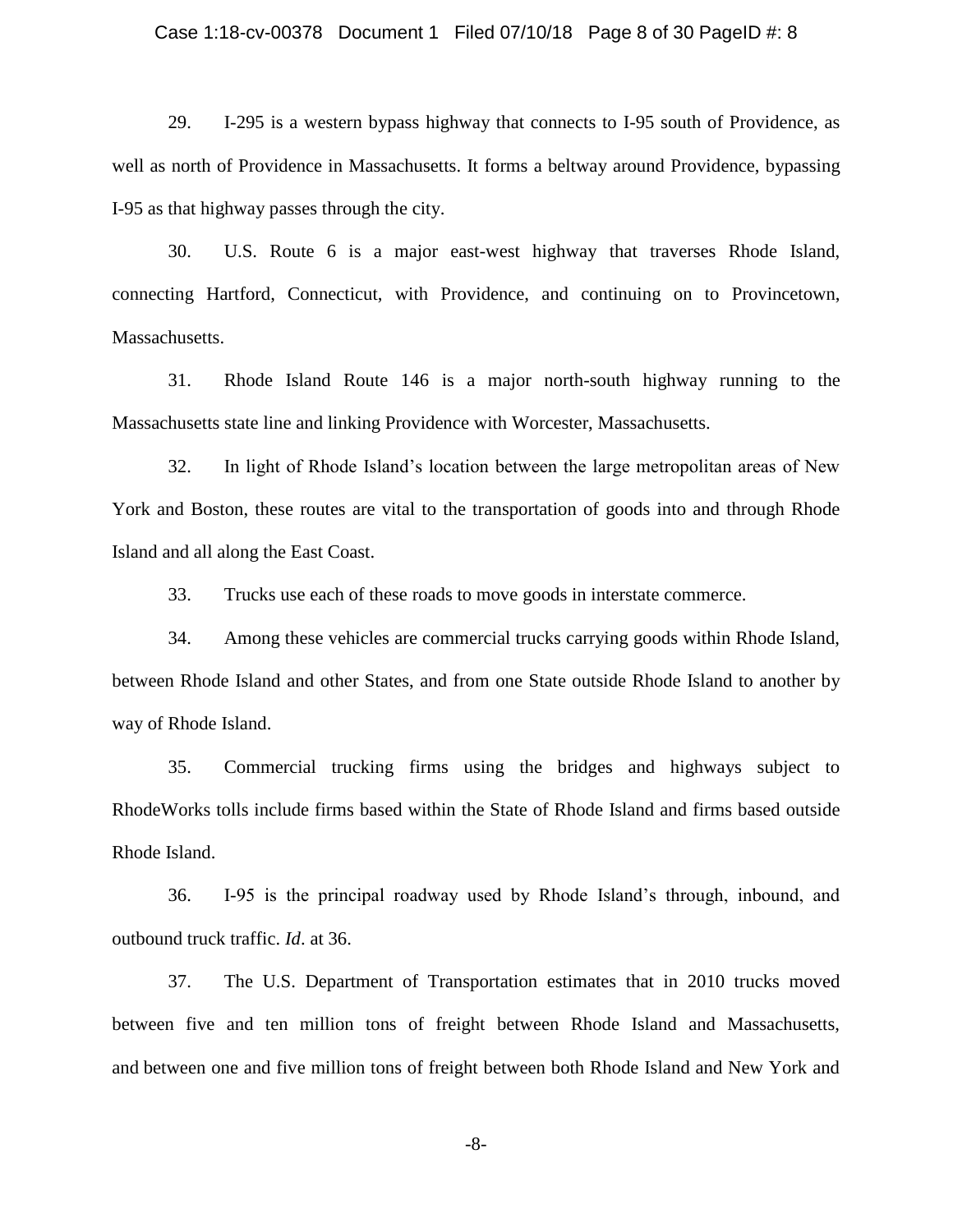## Case 1:18-cv-00378 Document 1 Filed 07/10/18 Page 9 of 30 PageID #: 9

Rhode Island and Connecticut. U.S. Department of Transportation, *Major Truck Flows To, From, and Within Rhode Island: 2010 (2012), https://ops.fhwa.dot.gov/freight/freight analysis/* state\_info/rhode\_island/images/hi\_res\_pdf/ri\_trickflow\_2010.pdf.

38. Large trucks are vital to the interstate commerce that occurs along these routes. Such trucks help fund maintenance of the interstate highways on which they travel through payment of apportioned state fuel taxes and registration fees, as well as through federal highway aid funded by federal fuel and excise taxes.

39. Trucks move an estimated 70% of total freight tonnage in the United States, transporting an estimated 10.5 billion tons of freight in 2016. American Trucking Association, *Reports, Trends & Statistics* http: //www.trucking.org/News\_ and \_Information\_Reports\_Truck\_ Tonnage.aspx.

40. In Rhode Island each day, trucks move "approximately 88 percent of all freight value on the State's 6,528 miles of roadways." Rhode Island Department of Administration Division of Planning, FREIGHT FORWARD: STATE OF RHODE ISLAND FREIGHT AND GOODS MOVEMENT PLAN 36 (Sept. 2016).

41. Inbound, outbound, and through traffic each make up approximately 30 percent of truck traffic on Rhode Island's roadways by tonnage. *Id*. at 127.

42. Rhode Island estimates that local traffic accounts for 11.4% of Rhode Island truck flows, while through traffic accounts for an estimated 31%, outbound traffic accounts for 29%, and inbound traffic accounts for an estimated 28.5% of truck flows in the State. *Id.*

43. Inbound freight entering Rhode Island comes from geographically diverse locations and originates at points across the Nation. *Id*. at 126-28.

-9-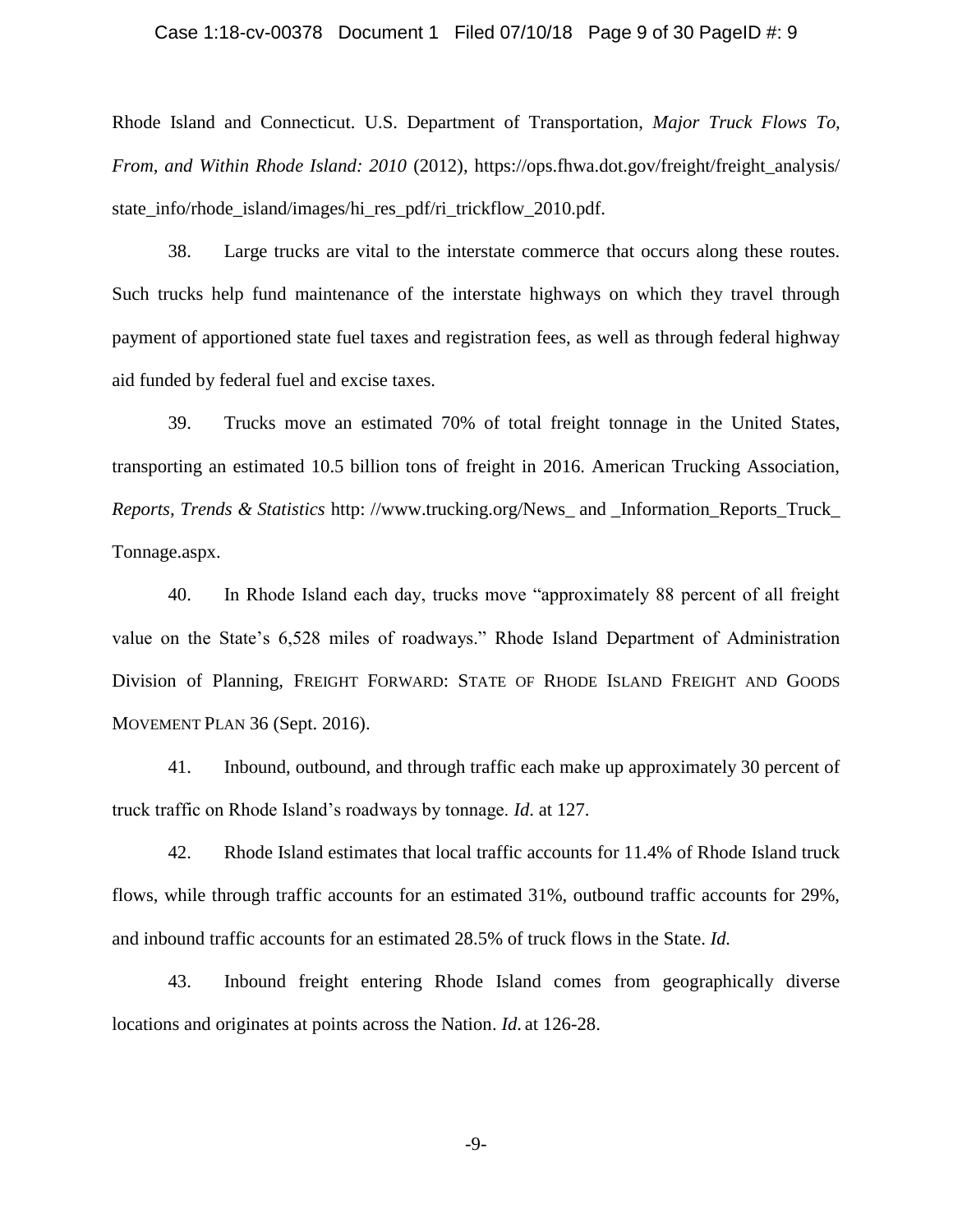# **B. The Large Trucks Subject To The RhodeWorks Tolls Constitute A Very Small Percentage Of The Vehicles Using The Tolled Facilities.**

44. Traffic at the RhodeWorks toll locations includes cars, single unit trucks, single tractor trailers, and tandem tractor trailers. Louis Berger Group, Inc., *Rhode Island Department of Transportation Investment-Grade Tolling Study Final Report* at 10 (Nov. 3, 2017).

45. The vast majority of vehicles on the roads affected by the RhodeWorks program are automobiles, rather than the trucks that are subject to the Rhode Island tolls.

46. Studies at Rhode Island's proposed toll locations estimate that cars comprise 94.4% of weekday traffic and 98.0% of weekend traffic through the proposed toll sites. *Id*. at 39-40.

47. On an average weekday, RIDOT estimates that 1,765,467 vehicles pass through the existing and proposed RhodeWorks toll locations. *Id*. at 39.

48. Of these, RIDOT estimates that approximately 1,666,071 are automobiles, 55,185 are single unit trucks, and 44,211 are tractor trailers. *Id*.

49. Accordingly, by RIDOT's own estimates, tractor trailers subject to Rhode Island's tolls comprise only an estimated 2.5% of weekday traffic and 0.8% of weekend traffic through the proposed toll sites. *Id*.

# **C. The RhodeWorks Tolling Program.**

50. Rhode Island enacted its tolling legislation in February 2016. *See* R.I. Gen. Laws 42-13.1-4.

51. RhodeWorks authorizes RIDOT to charge a toll solely on "a tractor or truck tractor as defined in 23 C.F.R. 658.5, pulling a trailer or trailers." Under the regulatory definition, a tractor or truck tractor is "[t]he noncargo carrying power unit that operates in combination with a semitrailer or trailer."

-10-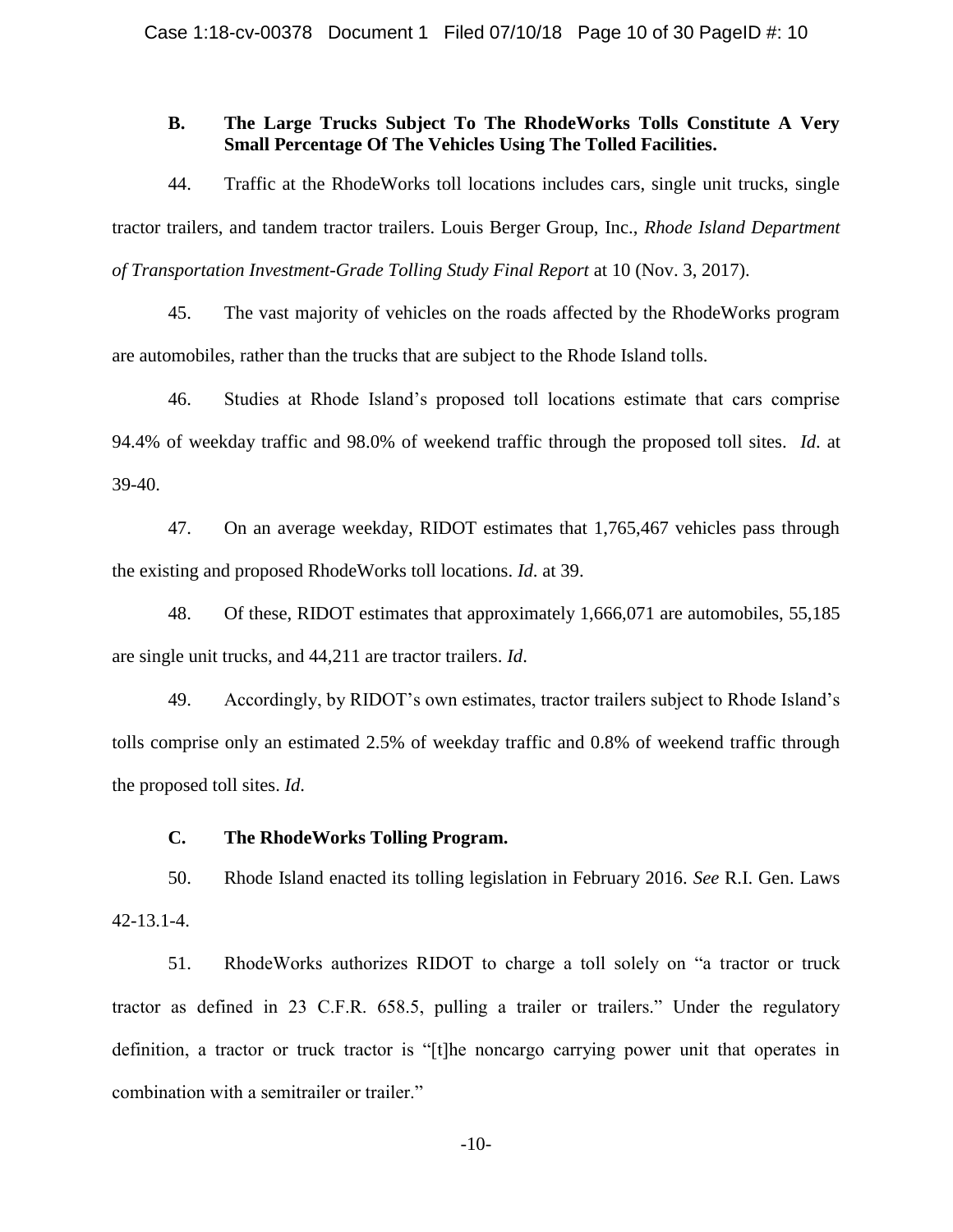# Case 1:18-cv-00378 Document 1 Filed 07/10/18 Page 11 of 30 PageID #: 11

52. Under Rhode Island's law, the RhodeWorks tolls "shall be collected on large commercial trucks only and shall not be collected on any other vehicle." R.I. Gen. Laws 42- 13.1-4(a). "Large commercial truck[s]" are defined by Rhode Island's law "pursuant to the Federal Highway Administration (FHWA) vehicle classification schedule as any vehicle within Class 8—single trailer, three (3) or four (4) axles up to and including Class 13—seven (7) or more axle multitrailer trucks, as such classification may be revised from time to time by the FHWA." R.I. Gen. Laws 42-13.1-3(4). These are the largest trucks in use, and are the ones customarily used to transport large volumes of freight over long distances.

53. Class 8 trucks are defined by the Federal Highway Administration as heavy-duty trucks that have a gross vehicle weight rating—the maximum operating weight of the vehicle exceeding 33,000 pounds. In 2016, 3.68 million Class 8 trucks (including tractors and straight trucks) were in operation in the United States. American Trucking Association, *Reports, Trends & Statistics*, http://www.trucking.org/News\_and\_Information\_Reports\_Truck\_Tonnage.aspx.

54. The legislation authorizing the RhodeWorks tolling specifically prohibits the imposition of tolls on automobiles, buses, smaller trucks, and other vehicles, providing that RIDOT "is expressly prohibited from collecting tolls hereunder on other vehicles [than large commercial trucks], herein defined to include motorcycles, passenger cars, and all other vehicles classed one through seven (7) pursuant to the Federal Highway Administration (FHWA) vehicle classification schedule." R.I. Gen. Laws 42-13.1-5.

55. The law then further insulates automobiles from tolling, providing that "[n]o act authorizing tolls on passenger vehicles pursuant to this chapter shall take effect until it has been approved by the majority of those electors voting in a statewide referendum." R.I. Gen. Laws 42-13.1-4(a).

-11-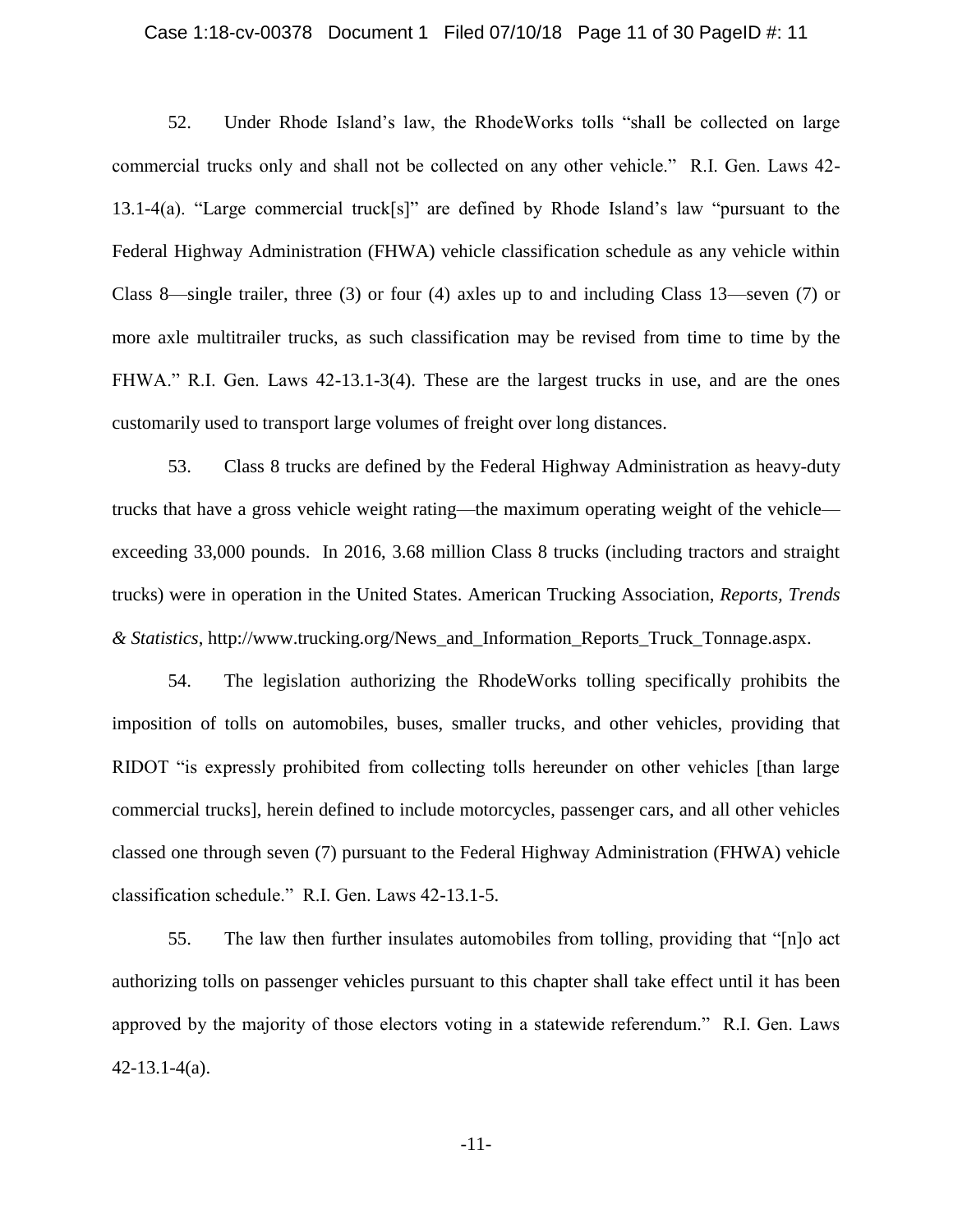## Case 1:18-cv-00378 Document 1 Filed 07/10/18 Page 12 of 30 PageID #: 12

56. The RhodeWorks toll rates will vary from site to site, ranging from \$2.00 to \$9.50 per transit through the toll site. Rhode Island Department of Transportation, *The RhodeWorks Tolling Program*, http://wwww.ridot.net/tolling/.

57. The median toll charge will be \$3.50. *Id*.

58. The RhodeWorks program "limit[s] the assessment of tolls upon the same individual large commercial truck … to once per toll facility per day in each direction." R.I. Gen. Laws 42-13.1-4.5(b).

59. The program also provides that "the total amount of tolls imposed upon the same individual large commercial truck … for making a border-to-border through trip on Route 95 Connecticut to Route 95 Massachusetts, or the reverse, shall not exceed twenty dollars (\$20.00)." R.I. Gen. Laws 42-13.1-4(c).

60. In addition, the RhodeWorks legislation limits the daily amount of tolls that may be collected from any one truck to \$40: "the daily maximum amount of the tolls collected upon the same individual, large commercial truck … shall not exceed forty dollars (\$40.00)." R.I. Gen. Laws 42-13.1-4(d). This is so "no matter how many tolls a tractor trailer goes through." Rhode Island Department of Transportation, *The RhodeWorks Tolling Program*, http://wwww. ridot.net/tolling/.

61. The resulting Rhodeworks program became active with the collection of tolls in June 2018.

62. Currently, tolls have been implemented at two locations in southwestern Rhode Island on Route I-95. Rhode Island Department of Transportation*, Bridge Tolling Project: Toll Locations 1 and 2* (Sept. 2017).

-12-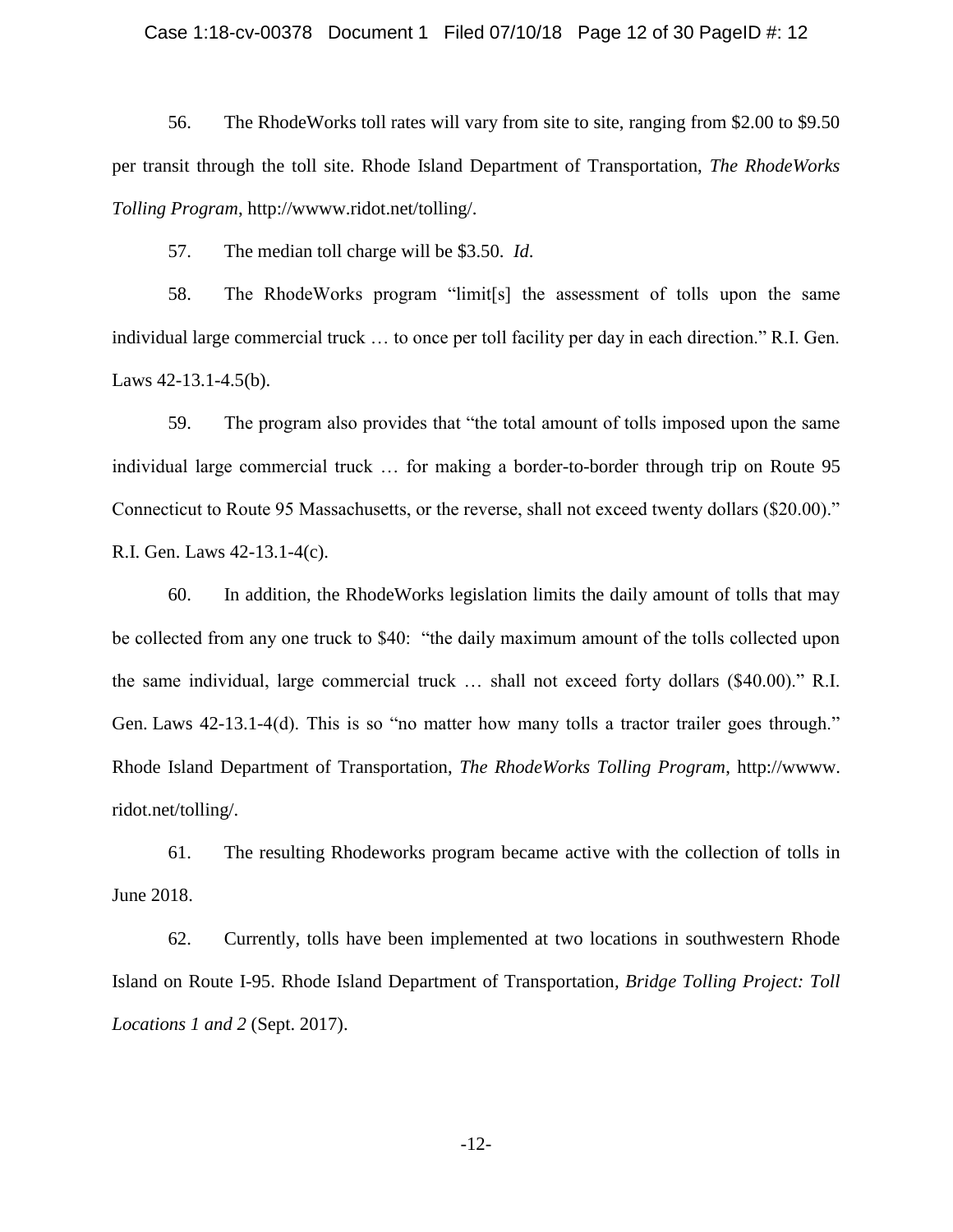#### Case 1:18-cv-00378 Document 1 Filed 07/10/18 Page 13 of 30 PageID #: 13

63. RhodeWorks Location One is on I-95 between Hopkinton and Richmond, Rhode Island. The toll at this location is \$3.25. Rhode Island Department of Transportation, *The RhodeWorks Tolling Program*, http://wwww.ridot.net/tolling/.

64. RhodeWorks Location Two is on I-95 at Exeter, Rhode Island. The toll at this location is \$3.50. *Id*.

65. Ten additional tolling locations are being designed; implementation of tolls at these locations is pending an Environmental Assessment study. Rhode Island Department of Transportation, *Bridge Tolling Project: Toll Locations 3, 4, & 6 Through 13* (May 2018).

66. RhodeWorks tolls are imposed "for the privilege of traveling on Rhode Island bridges to provide for replacement, reconstruction, maintenance, and operation of Rhode Island bridges." R.I. Gen. Laws 42-13.1-4(a). RIDOT's "authority to fix and adjust the amount of tolls shall be determined by the costs of replacement, reconstruction, maintenance, and operation of Rhode Island's system of bridges and/or any portion or portions thereof." R.I. Gen. Laws 42- 13.1-8. The State estimates that the plan will raise \$45 million annually. *See* Patrick Anderson, *R.I. House passes Raimondo's truck-toll plan*, THE PROVIDENCE JOURNAL (Feb. 11, 2016)

67. RIDOT states that it will use these tolls to "[f]ix more than 150 structurally deficient bridges in Rhode Island, and make repairs to another 500 bridges to prevent them from becoming deficient." Rhode Island Department of Transportation, *Accelerating the Comeback: Investing in Infrastructure*, http://www.dot.ri.gov/rhodeworks/.

68. But RIDOT acknowledges that its bridge-tolling program "is a unique approach to repairing bridges by tolling only specific types of tractor trailers." Rhode Island Department of Transportation, *The RhodeWorks Tolling Program*, http://wwww.ridot.net/tolling/.

-13-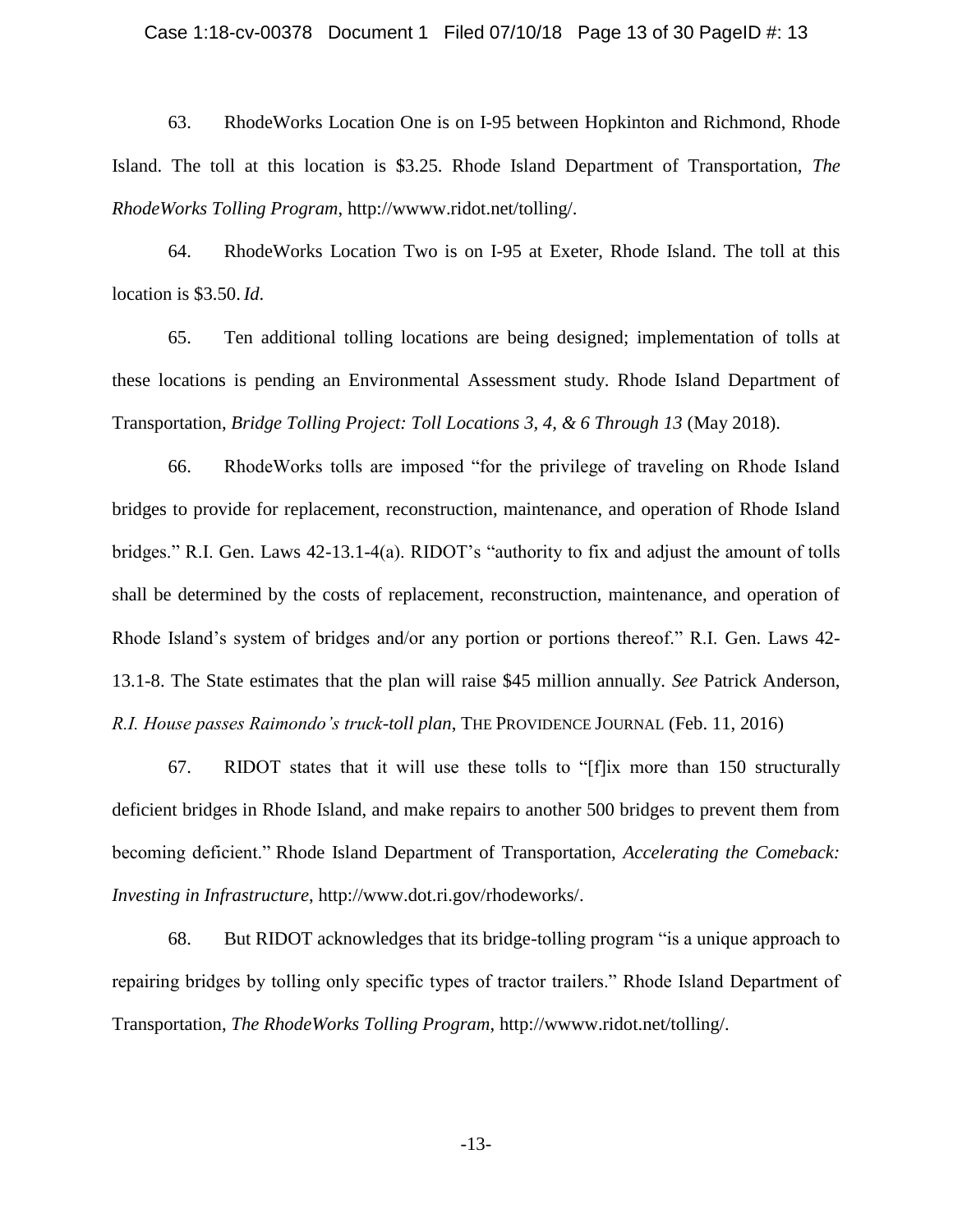## Case 1:18-cv-00378 Document 1 Filed 07/10/18 Page 14 of 30 PageID #: 14

69. Comparable highways in the region impose tolls both on automobiles and on trucks. For example:

- a. New York imposes tolls on the New York State Thruway on all types of vehicles at rates that vary by vehicle classification. 21 C.R.R.-NY §§101.1-101.3.
- b. Delaware imposes tolls on I-95 that are assessed on 2-axle cars and motorcycles, as well as trucks and larger vehicles, in amounts that vary by vehicle classification. Delaware Department of Transportation, *Toll Calculator I-95 Newark Toll Plaza*, https://deldot. gov/public. ejs? command=PublicTollRateI95.
- c. Massachusetts has instituted tolls on the Massachusetts Turnpike that also apply to trucks and smaller vehicles, again in amounts that vary by vehicle type. Massachusetts Department of Transportation, *Toll Rates for Mass Turnpike*, EZDriveMA, *https://www.ezdrivema.com/TollCalculator*; *see also* Mass Gen. Laws Ch. 6C § 13 (authorizing state department of transportation to impose tolls by vehicle class).
- d. Maryland imposes tolls on I-95. As with these other neighboring States, the toll amounts vary by vehicle class, but apply to automobiles and trucks alike. Maryland Transportation Authority*, Toll Rates for the John F. Kennedy Memorial Hwy (I-95)*, http://mdta.maryland.gov/Toll\_ Rates/jfk\_rates.html.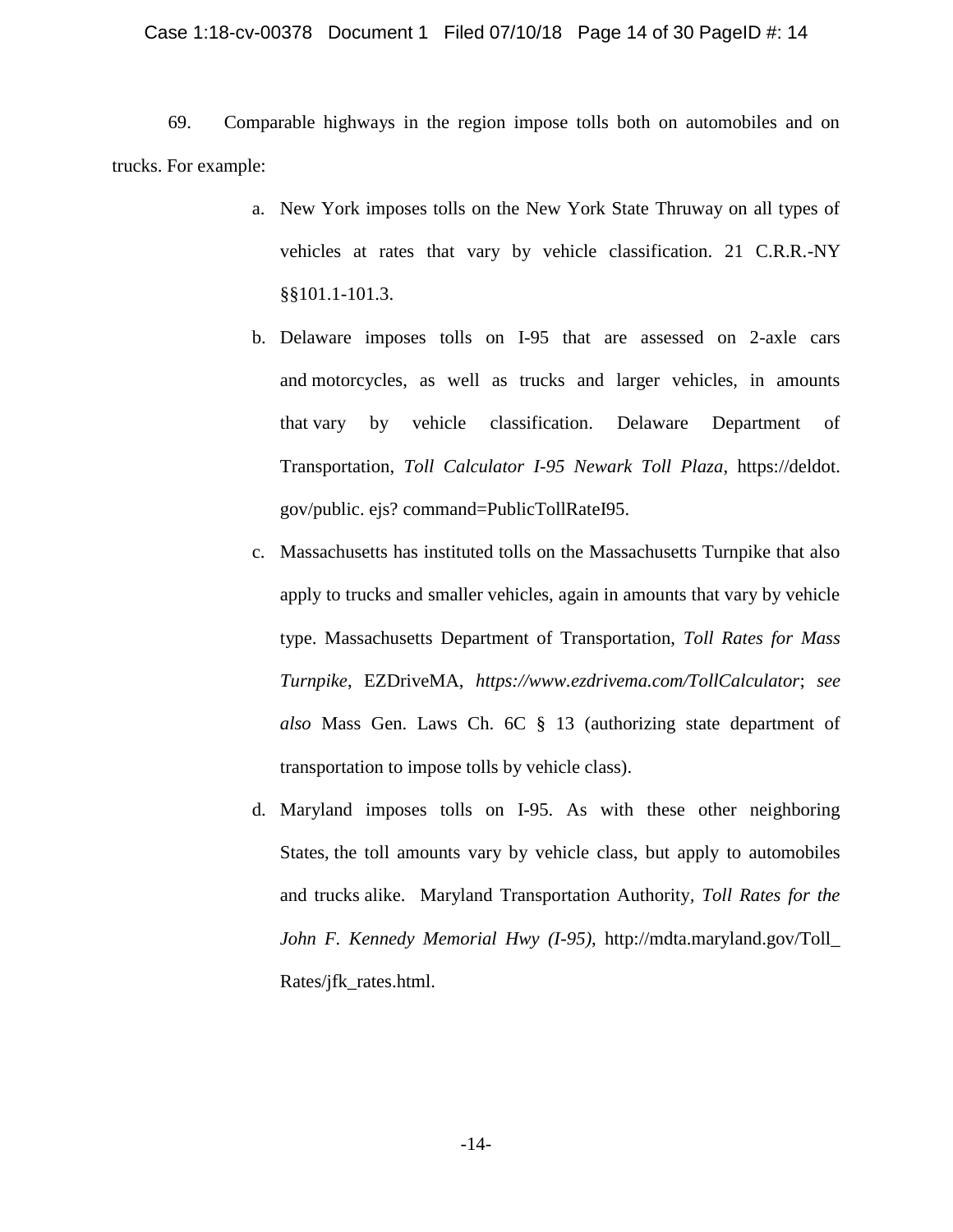# **D. Rhode Island Officials Designed And Intended The RhodeWorks Tolling Program To Discriminate Against Out-Of-State And Interstate Carriers.**

70. At all times, the Rhode Island officials who designed and implemented the RhodeWorks programs intended to place the primary burden of paying for the repair and maintenance of Rhode Island's bridges on out-of-state entities, discriminating in favor of Rhode Island residents and businesses and exporting the cost of maintaining Rhode Island bridges to entities operating in interstate commerce.

71. Rhode Island Governor Gina Raimondo, whose administration developed the RhodeWorks program, and the state legislators who enacted that program, specifically intended to limit any impact on Rhode Island residents and local Rhode-Island based businesses, while passing a disproportionate share of the cost of local bridge repair and maintenance onto out-ofstate entities and those engaged in interstate commerce.

72. Accordingly, Rhode Island officials structured the program to limit the impact of the plan on local taxpayers and increase the impact on out-of-state carriers.

73. In October 2015, a study commissioned by the Rhode Island Department of Revenue's Office of Revenue Analysis on behalf of RIDOT assessed the economic effects of different financing options to fund RhodeWorks' bridge-restoration goal. Christopher Judson, *The Economic Impact of RhodeWorks: An Accelerated Transportation Restoration Plan*, Regional Economics Models, Inc. (Oct. 7, 2015).

74. The 2015 study considered the economic impact of funding bridge rehabilitation partially through gasoline and diesel-fuel-tax increases, "which are borne primarily by Rhode Island businesses and consumers," rather than through a financing regime that relies on tolls for 100% of its revenue. *Id*. at 6.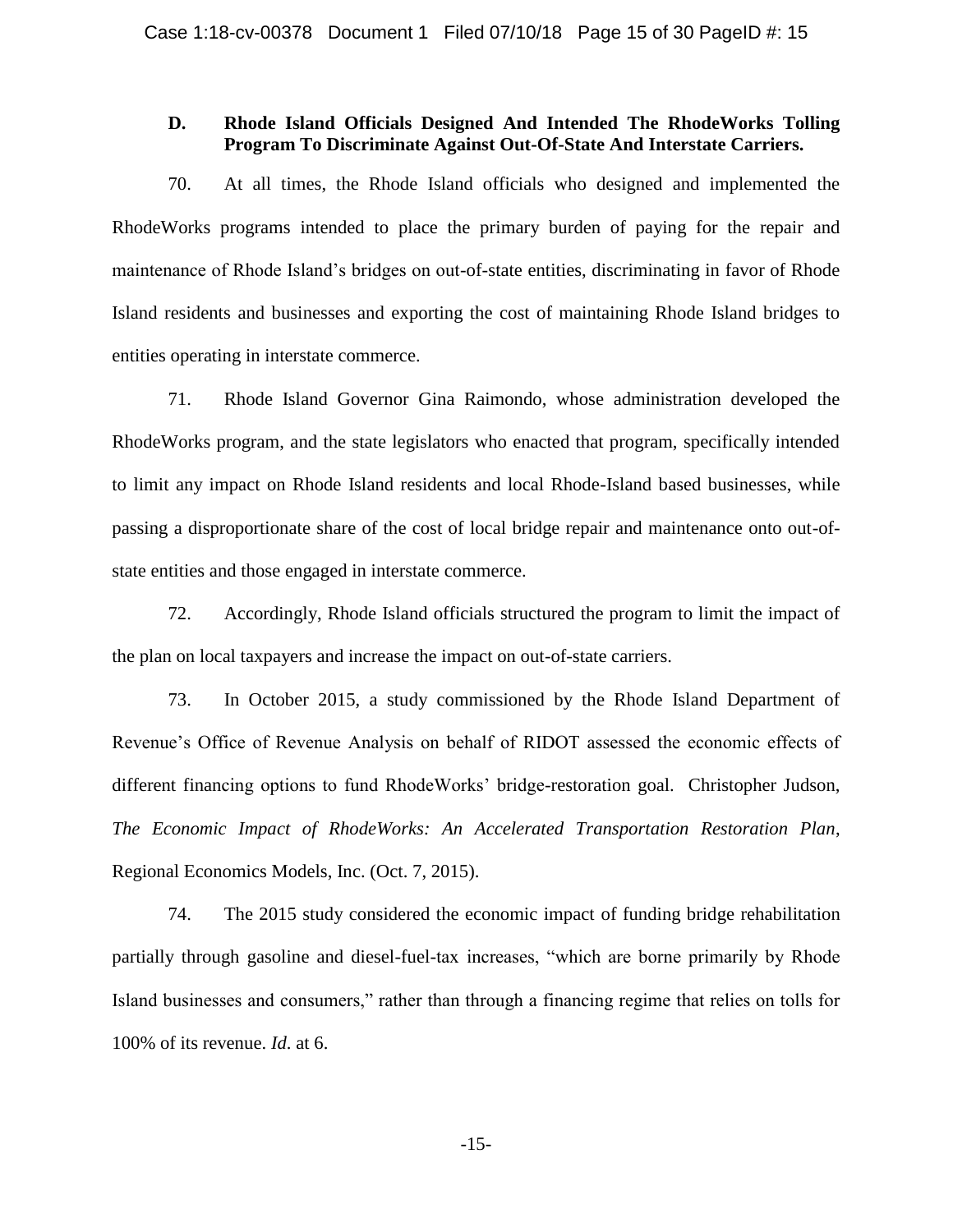#### Case 1:18-cv-00378 Document 1 Filed 07/10/18 Page 16 of 30 PageID #: 16

75. The study found that financing the bridge-restoration project in part via fuel taxes would increase the projected liability of in-state residents and businesses.

76. In comparing financing options, the report noted: "It is important to understand that the tolling financing regime shifts a segment of the cost of the RhodeWorks project onto semi-tractor trailer trucks that pass through the state without stopping. That is, these trucks' trips originate at an out of state location and terminate at an out of state location and simply use Rhode Island's roads as a conduit for making the trip." *Id*.

77. Because the largest trucks are used principally to transport freight in interstate commerce, a financing regime that derives all of its revenue from truck tolls—and none from automobiles and other small vehicles that are used more often for intrastate and local trips—will discriminate against out-of-state and interstate travelers.

78. Governor Raimondo selected the 100% truck-tolling structure to avoid a local impact and instead shift the costs of the RhodeWorks program to out-of state users of Rhode Island's roads.

79. Governor Raimondo stated that under the truck-tolling regime, there will be "plenty" of revenue to fund RhodeWorks, "the majority of which would come from out of state." Katherine Gregg, *Three experts split over truck toll proposal*, THE PROVIDENCE JOURNAL A10 (Nov. 8, 2015).

80. Governor Raimondo was unequivocal about the intent to export the State's tax burden: "The reason I prefer the tolling proposal is because the majority of the burden is on outof-state truckers and out-of-state companies who are using—and I would say abusing—our roads. … I don't like putting the burden squarely on the people and businesses of Rhode Island. … If you increase the diesel tax, it's every fisherman, every restaurant, every dry cleaner that

-16-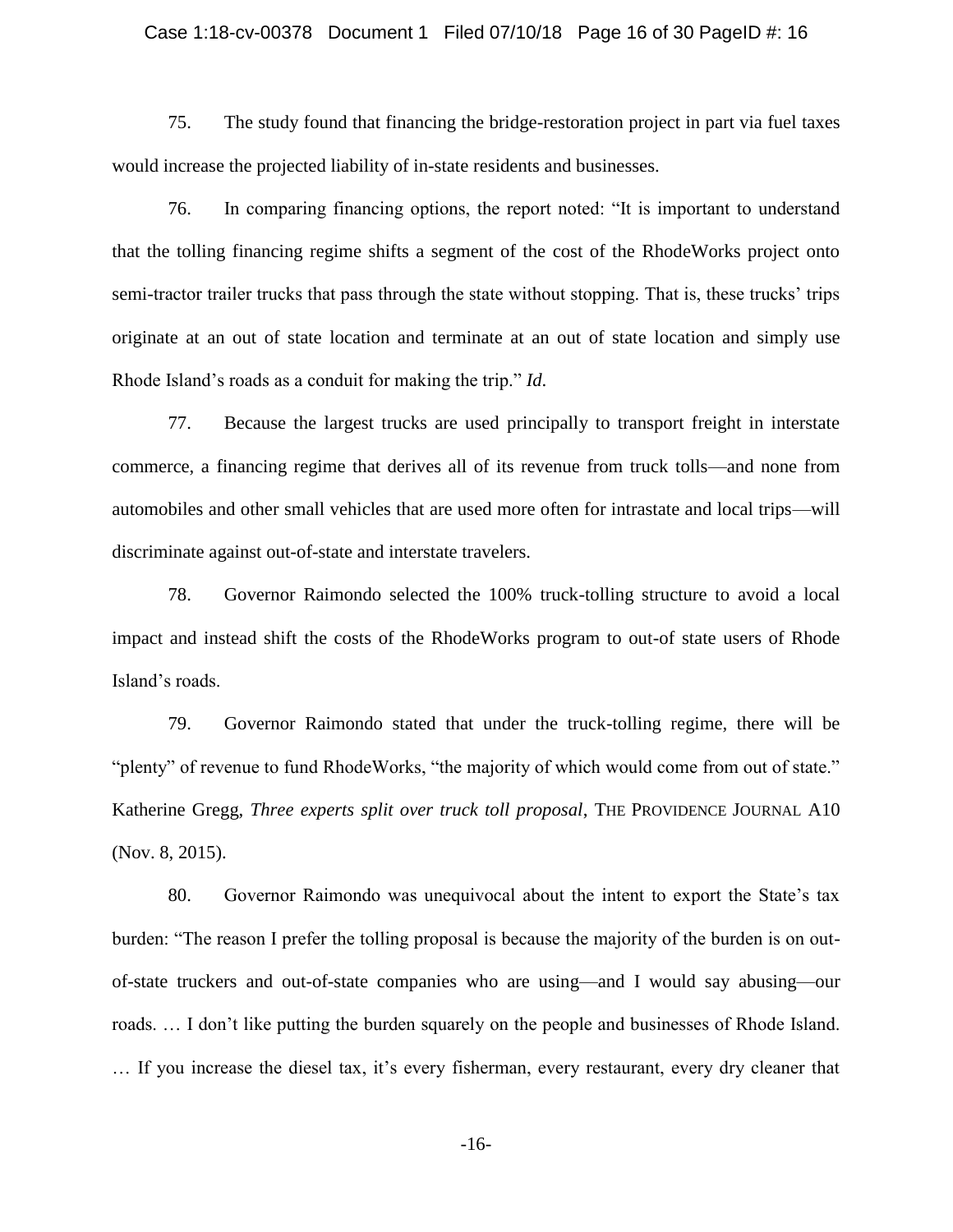#### Case 1:18-cv-00378 Document 1 Filed 07/10/18 Page 17 of 30 PageID #: 17

delivers, every florist that delivers … . It really hits every Rhode Island business." Patrick Anderson & Katherine Gregg, *Raimondo: Plan shifts burden off R.I.*, PROVIDENCE JOURNAL (Oct. 29, 2015). *See also* Mary MacDonald,, *Improved business climate positions R.I. for growth*, PROVIDENCE BUSINESS NEWS (Dec. 23 2015) (quoting Rhode Island House Speaker Nicholas Mattiello: "a lot of the burden for the repair of our bridges, overpasses and infrastructure is passed on to out-of-state truckers"; "[a] lot of the cost gets shifted to out-of-state truckers").

81. Subsequently, Governor Raimondo's spokeswoman, Marie Aberger, reiterated this intent: "The Governor has made it very clear she does not want to put the burden on the backs of Rhode Island families ... . A significant share of the revenue will be raised from out-ofstate users." Katherine Gregg, *Three experts split over truck toll proposal*, THE PROVIDENCE JOURNAL A10 (Nov. 8, 2015).

82. Other state officials also candidly acknowledged that the tolling scheme was designed to place its burden disproportionately on out-of-state payers.

83. For example, RIDOT Director Peter Alviti, Jr., stated that "the majority of tolls that are going to be paid here are from out of state trucks." Jim Hummel, *Taking a Toll*, The Hummel Report (Mar. 19, 2018).

84. The Rhodeworks program further exported the toll burden to out-of-state entities by imposing tolls caps that explicitly were designed to provide relief to local carriers, thus imposing disproportionate burdens on trucks traveling interstate. Because local vehicles that travel exclusively or principally intrastate can be expected to traverse a given toll location many times in a single day, while carriers making interstate trips that pass through Rhode Island are likely to traverse given toll locations only once per day, the RhodeWorks rules that allow the

-17-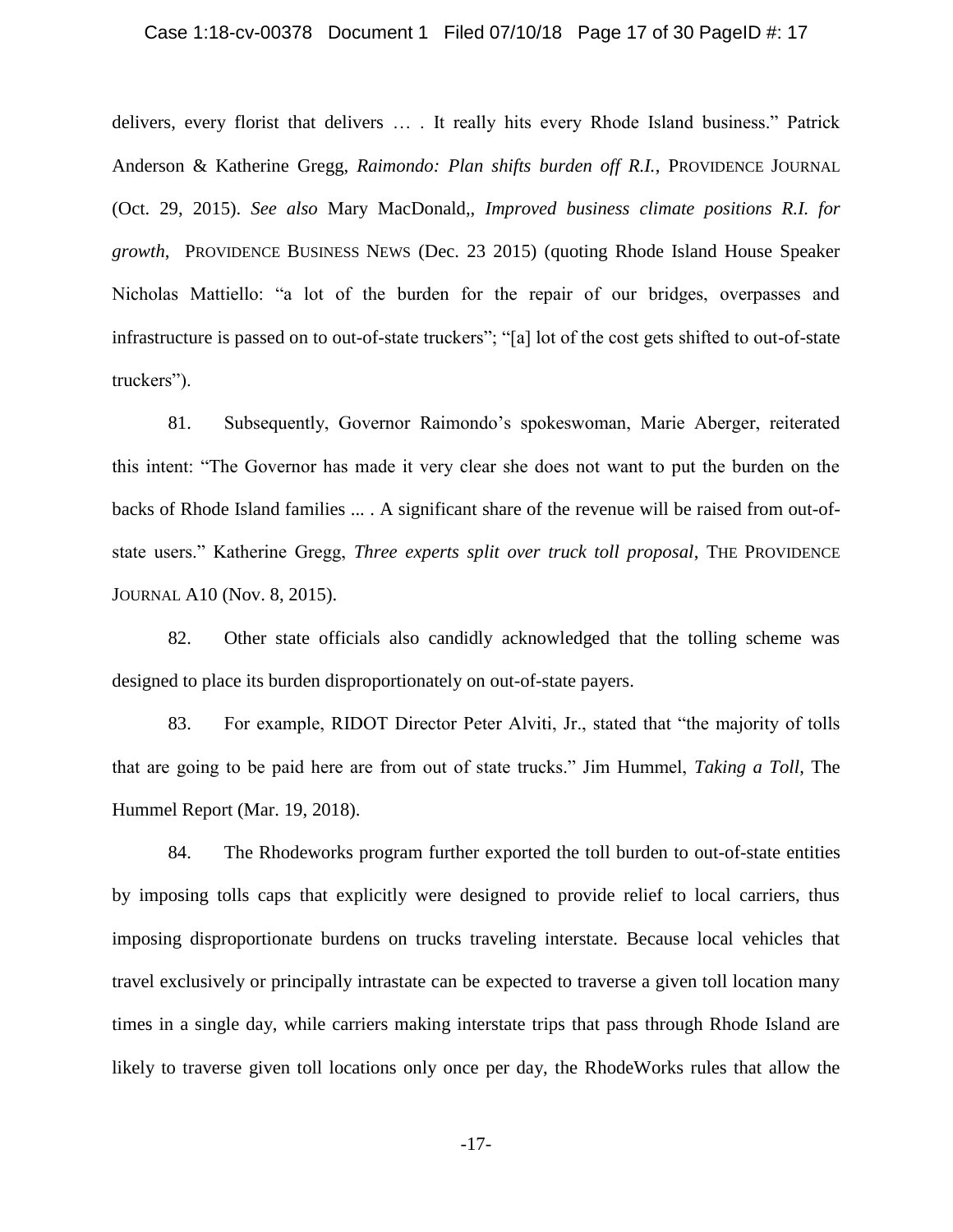#### Case 1:18-cv-00378 Document 1 Filed 07/10/18 Page 18 of 30 PageID #: 18

collection of only a single toll per day on a particular truck at any toll facility, and that impose daily toll caps for travel on I-95, will disproportionately benefit local carriers and disadvantage those from out-of-state or that travel in interstate commerce.

85. A study sponsored by RIDOT confirmed this reality. It found that, absent the toll caps for multiple trips in Rhode Island, trucks with Rhode Island-issued license plates would pay approximately 45% of the RhodeWorks tolls, while trucks with out-of-state license plates would pay approximately 55%. But "after adjusting for the multi-trip discounts, about 60 percent of truck tolls would be charged to out of state trucks, while about 40 percent would be [charged to] Rhode Island [trucks]." CDM Smith, TRUCK TRAFFIC COUNT SUMMARY REPORT 1-4 (Oct. 2015) (prepared for RIDOT by CDM Smith).

86. State officials repeatedly trumpeted this disproportionate, discriminatory effect as a reason to support the RhodeWorks program.

87. For example, Rhode Island House Speaker Nicholas Mattielo said: "People should know that 60 percent of the money [for tolls] is going to come from out of state." Ian Smith, *On 52-21 Vote, RI House Approves Truck Toll Plan*, Rhode Island Public Radio (Feb. 10, 2016) (alterations in original); *see also* Patrick Anderson, *R.I. House passes Raimondo's truck-toll plan*, THE PROVIDENCE JOURNAL (Feb. 11, 2016) (Rep. Stephen Ucci stating: "The tolling relies on 60 percent revenue from out of state trucks who would have never paid to come through this state.").

88. Similarly, RIDOT Director Alviti, testifying before the Rhode Island House Finance Committee on June 2, 2015 about the fee caps, stated: "That's part of the mitigation that we put in place. That local businesses[,] they benefit." Rhode Island House Committee on

-18-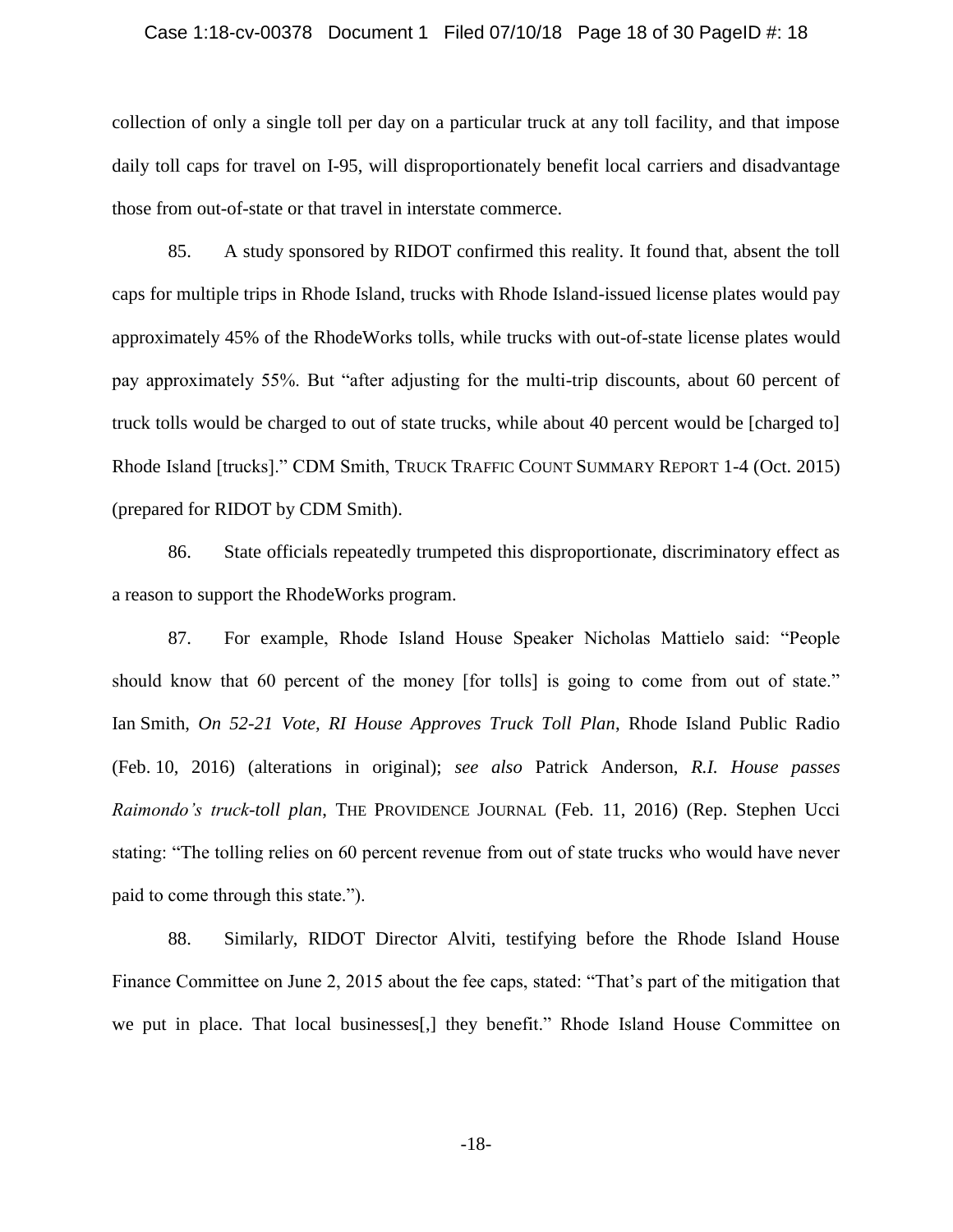#### Case 1:18-cv-00378 Document 1 Filed 07/10/18 Page 19 of 30 PageID #: 19

Finance, Testimony of Peter Alviti, Jr., Director of RIDOT (June 2, 2015), available at http://ritv.devosvideo.com/show?video=rt3pd2wz&apg=aa4b5830.

89. There is no reason to doubt that, as indicated by the RIDOT study, out-of-state carriers are disproportionately burdened by the RhodeWorks toll caps. That was the expectation and intent of Rhode Island officials, who repeatedly described that discriminatory effect of the cap as a reason to support the RhodeWorks regime.

90. As the tolling plan developed, Governor Raimondo made a series of additional changes to benefit local truck operators at the expense of out-of-state and interstate carriers.

91. Her initial proposal would have imposed tolls on smaller trucks.

92. In response to opposition by local companies, Governor Raimondo stated in April 2015: "We are willing to sit down with local companies and say, 'Is there a way we can make this less burdensome for local Rhode Island companies?' We're at the table discussing it." Jennnifer Bogdan, *Raimondo Willing to Tweak Plan for Trucking Tolls*, PROVIDENCE JOURNAL, (May 30, 2015).

93. Accordingly, Governor Raimondo modified her proposal to exempt from tolls smaller commercial trucks—those more likely to be operated by local businesses and more likely to confine their operations to local or intrastate commerce—before presenting it to the Rhode Island State House. Jennifer Bogdan & Patrick Anderson, *Raimondo Tries to Mollify Truckers*, THE PROVIDENCE JOURNAL AT A1 (June 3, 2015).

94. As enacted, the RhodeWorks tolls apply only to Class 8 or larger trucks, the largest trucks in operation.

95. To protect local truckers, Governor Raimondo further proposed a financial relief package for the Rhode Island trucking industry involving \$13.5 million in tax credits, rebates,

-19-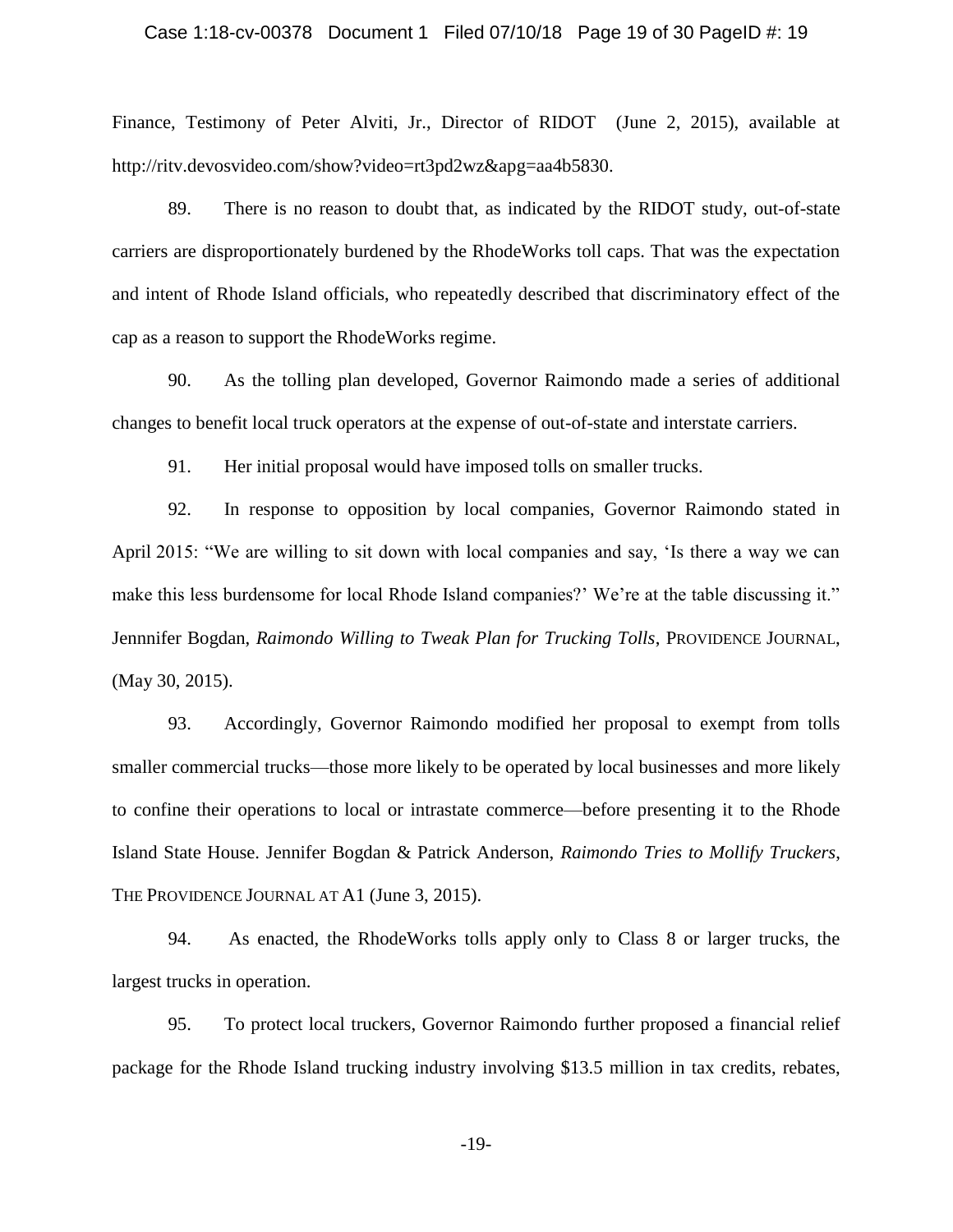## Case 1:18-cv-00378 Document 1 Filed 07/10/18 Page 20 of 30 PageID #: 20

and direct grants to Rhode Island-registered truckers and shipping companies. *See* Katherine Gregg, *Lighter road for R.I. truckers*, THE PROVIDENCE JOURNAL at A1, A13 (June 8, 2015).

96. This proposal was cut from the RhodeWorks legislation in light of "concern about the legality of favoring local businesses over out of state competitions." Katherine Gregg, *Relief Plan Offered for R.I. in-state commercial truck owners*, THE PROVIDENCE JOURNAL, June 9, 2016; *see also* Patrick Anderson, *R.I. House passes Raimondo's truck-toll plan*, THE PROVIDENCE JOURNAL (Feb. 17, 2016) (local subsidies "cut out of Raimondo's earlier toll bill … because of concerns it was unconstitutional").

97. To side-step any legal challenges, Rhode Island legislators instead looked for more covert ways to prefer local interests.

98. The legislature accordingly made cuts in Rhode Island truck registration fees, presenting this initiative as a \$6 million relief package for in-state commercial truck owners. *See* Jennifer Bogdan & Patrick Anderson, *Raimondo tries to mollify truckers*, THE PROVIDENCE JOURNAL at A1 (June 3, 2015); Patrick Anderson, *Collection of truck registration fees lagging behind projections,* THE PROVIDENCE JOURNAL (May 9, 2017).

99. House Speaker Mattielo stated that, although he "do[es] not want to connect" the relief package to the tolling provisions, "if it's a Rhode Island company with a Rhode Island registration they are going to benefit from this new plan which cuts their registrations in half. If they are registered out of state, they won't receive this benefit." Katherine Gregg, *Relief plan offered for R.I. in-state commercial truck owners*, THE PROVIDENCE JOURNAL (June 6, 2016).

100. In fact, however, the relief package was generally acknowledged as an effort to "help the Rhode Island trucking industry weather the onset of truck tolls." Patrick Anderson,

-20-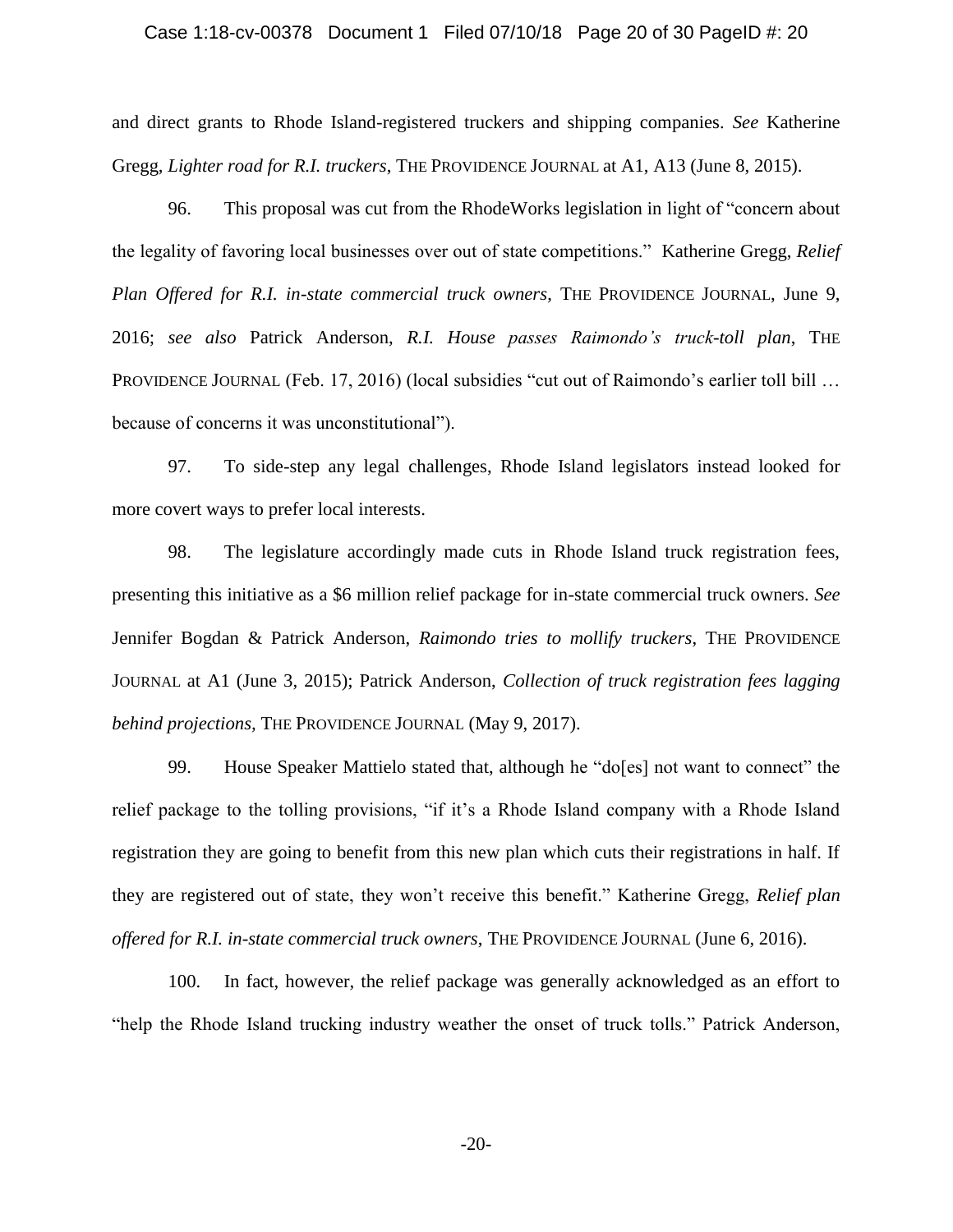*Collection of truck registration fees lagging behind projections,* THE PROVIDENCE JOURNAL (May 9, 2017).

# **E. The RhodeWorks Tolls Discriminate Against Out-Of-State And Interstate Carriers In Their Practical Effect.**

101. The RhodeWorks tolls fall, as intended and expected, predominantly on out-ofstate and interstate operators.

102. The tolls' application solely to large trucks, coupled with the flat cap features, guarantees that interstate truckers will bear the majority of the cost of maintaining Rhode Island's bridges.

103. The inevitable impact of a flat toll cap is to benefit users of Rhode Island bridges and roads that travel entirely, or largely, in the State. Under such a toll-cap regime, a truck that drives principally in Rhode Island will effectively pay a lower per mile and per use rate than will an identical truck that travels an identical number of miles but does so principally out-of-state, passing through Rhode Island as part of an interstate trip. By the same token, more local than out-of-state or interstate trucks will be able to take advantage of the RhodeWorks rule providing that only one charge may be imposed per day per truck at each tolling location.

104. The flat caps on tolls therefore disproportionately benefit the local trucks that are most likely to make multiple trips through Rhode Island during a day. Such a charge is "plainly discriminatory" against interstate commerce. *Am. Trucking Ass'ns, Inc. v. Scheiner*, 483 U.S. 266, 286 (1987).

105. As demonstrated by RIDOT's own study, that is the actual effect of the RhodeWorks tolling regime.

106. In addition, and separately, the application of the RhodeWorks tolls solely to the largest trucks places the burden of repairing and maintaining Rhode Island's bridges exclusively

-21-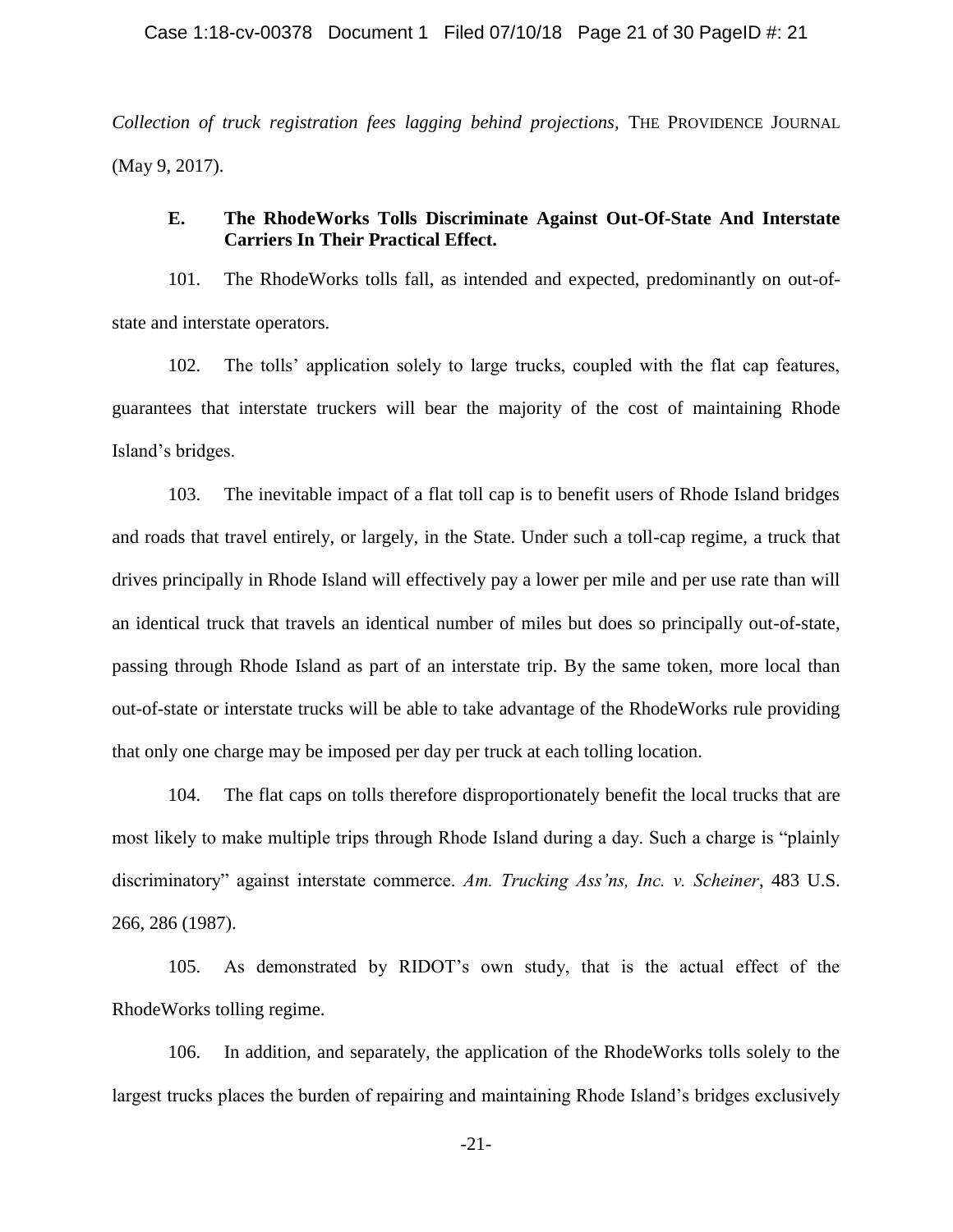#### Case 1:18-cv-00378 Document 1 Filed 07/10/18 Page 22 of 30 PageID #: 22

on the kinds of vehicles most likely to be engaged in interstate commerce, to the exclusion of all other types of vehicles.

107. Indeed, truck tractors hauling semitrailers and other truck combinations accounted for approximately 60.8 percent of commercial truck travel in the United States in 2015. United States Department of Transportation, Bureau of Transportation Statistics, *Freight Facts & Figures 2017 – Chapter 3 The Freight Transportation System* at 3-23 (2017).

# **F. The RhodeWorks Tolls Are Collected In Amounts That Are Not A Fair Approximation Of The Operators' Use Of The Tolled Facilities And That Are Excessive In Light Of The Benefits Conferred.**

108. Moreover, and apart from its discriminatory characteristics, the RhodeWorks tolls by definition are not a fair approximation of truckers' use of the tolled facilities and are excessive in light of the benefits conferred on users.

109. Exempting most users of Rhode Island's bridges and highways (*e.g.*, autos, buses, smaller trucks, and other vehicles) from tolls, while charging large trucks, necessarily means that interstate truckers pay a disproportionate share of the costs of highway maintenance and repair. This effect is compounded by the toll caps, which result in a one-time interstate user of the tolled facility paying the same amount as an identical intrastate carrier that uses the facility numerous times in a single day. Such a charge does "not even purport to approximate fairly the cost or value of the use of" the tolled facilities. *Scheiner*, 483 U.S. at 290.

110. RIDOT attempted to justify imposing tolls solely on large trucks by asserting that "[a]lmost all vehicle-created road damage is from large commercial trucks." Rhode Island Department of Transportation, *Accelerating the Comeback: Investing in Infrastructure*, http://www.dot.ri.gov/rhodeworks/.

-22-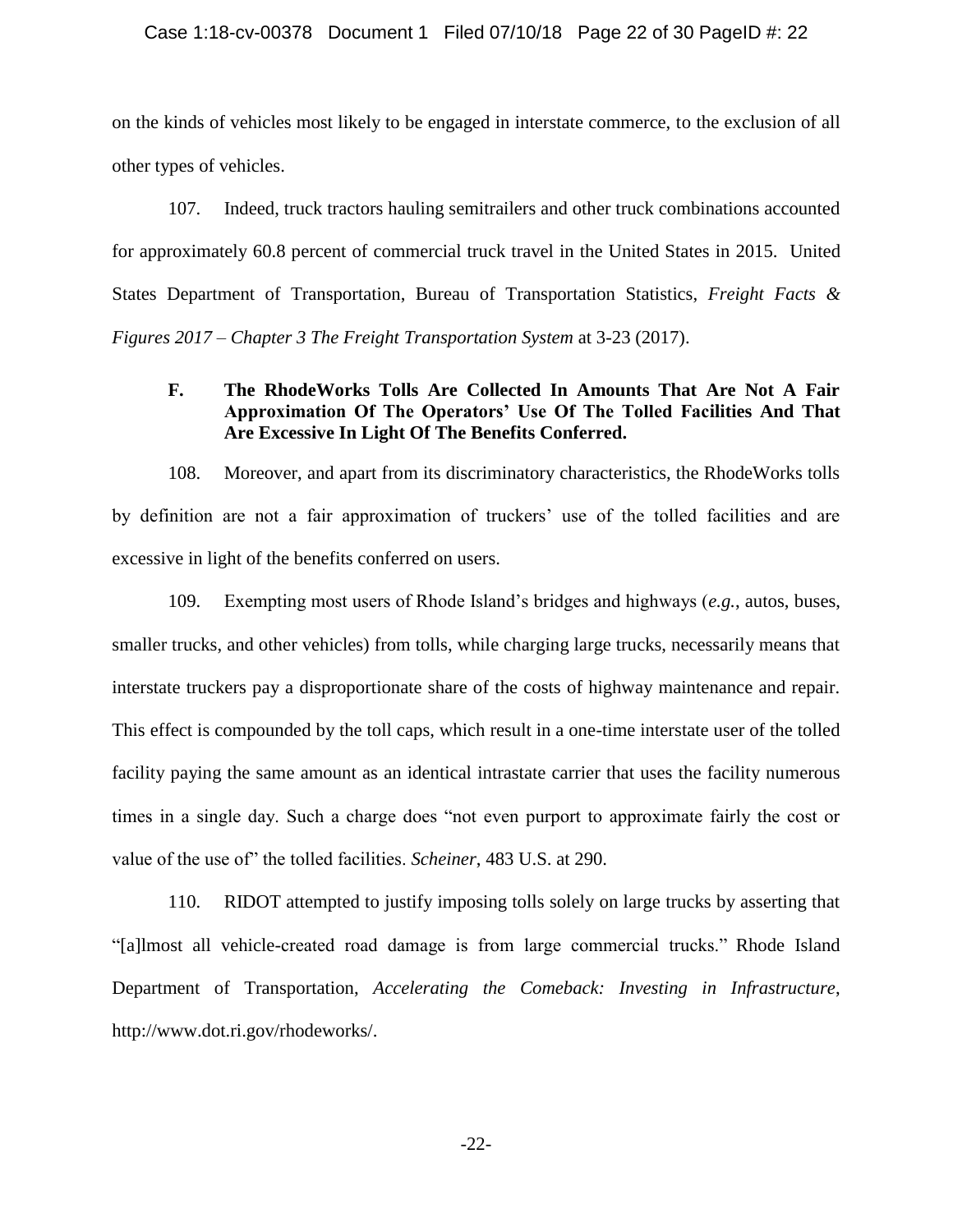## Case 1:18-cv-00378 Document 1 Filed 07/10/18 Page 23 of 30 PageID #: 23

111. Even if this assertion were correct, it could not justify capping the charges imposed on large trucks that pass tolling points in Rhode Island repeatedly in a single day. Under the State's theory, such trucks cause more damage to bridges than do trucks that pass the tolling point only once per day, but the cap results in the repeated user of the facility paying proportionately less for each use—and the one-time user paying proportionately more.

112. But in any event, the State's assertion is incorrect.

113. Although trucks may wear pavements more than cars, engineers protect against this effect by increasing pavement thickness—an adjustment that constitutes less than 3% of highway costs. Traffic does not significantly affect how quickly a bridge wears out unless the traffic grossly exceeds the weight a bridge was designed to handle. *See* ATA Foundation/Canadian Trucking Research Institute, Technical Information Series, *The "9600 to 1" Numbers Game: Bad Math, Not a Measure of Damages* (Feb. 1997), available at http://www.trucking.org/ATA%20Docs/What%20We%20Do/Trucking%20Issues/Documents/Hi ghway%20Infrastructure%20and%20Funding/9600-1.PDF.

114. The assertion that large trucks in the aggregate cause more damage to bridges and roads than do other vehicles is also contrary to the U.S. Department of Transportation Federal Highway Administration's Cost Allocation study. United States Department of Transportation Federal Highway Administration*, Cost Allocation Study Final Report: Highway Cost Responsibility* (Nov. 7, 2014), https://www. fhwa.dot.gov/policy/hcas/final/five.cfm.

115. Regarding wear and tear on bridges, the U.S. Department of Transportation determined that "[t]wo-thirds of all bridge costs are allocated to passenger vehicles, 12 percent to single unit trucks, and 20 percent to combination trucks." *Id*.

-23-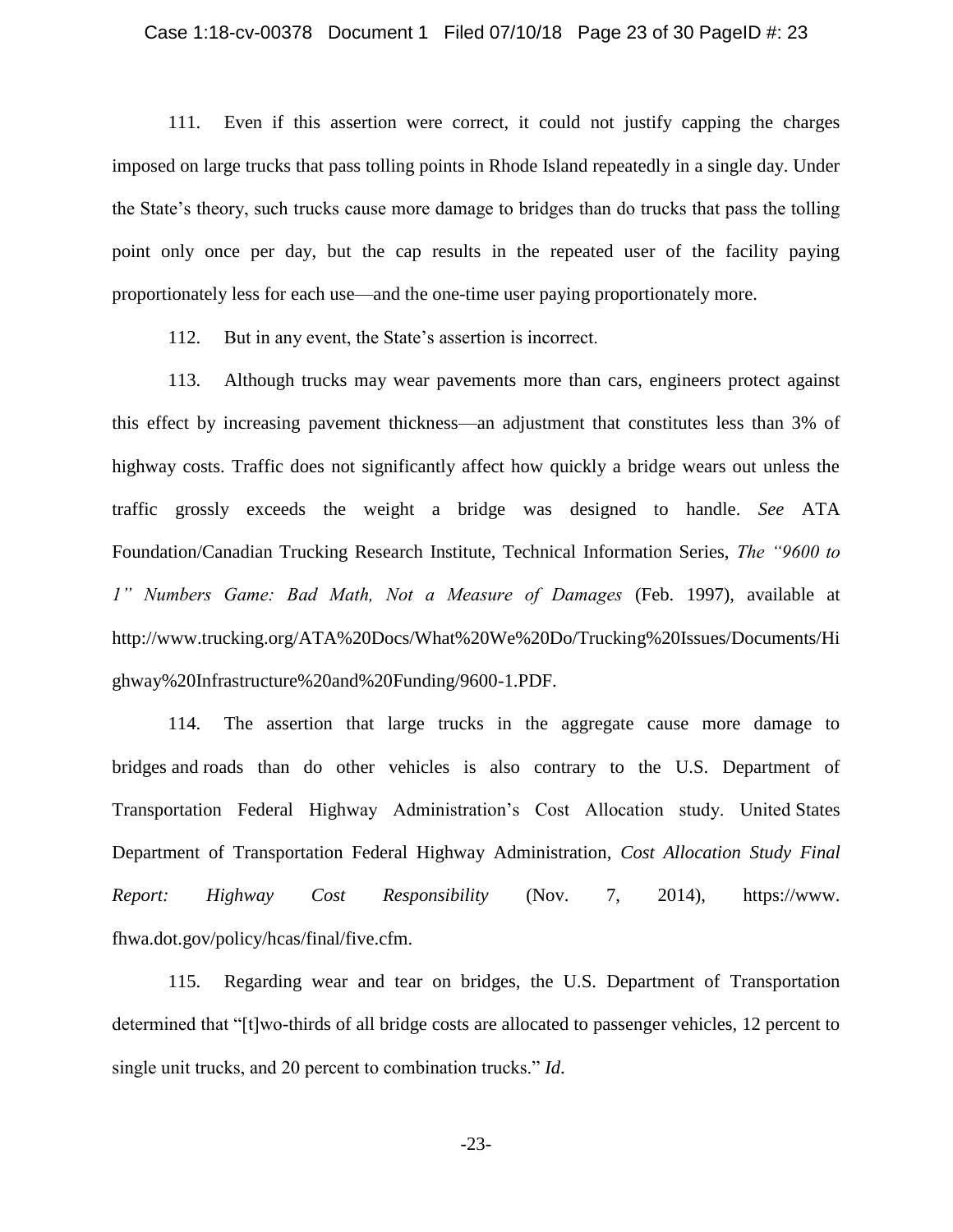# Case 1:18-cv-00378 Document 1 Filed 07/10/18 Page 24 of 30 PageID #: 24

116. Even when looking at costs specific to "major bridge rehabilitation," the federal study found that trucks are responsible for only an estimated 31.1% of costs. *Id*.

117. Regarding Rhode Island specifically, experts agree that large trucks do not cause "all the damage [to bridges], since bridges and roads deteriorate from the elements without traffic. … [And] if there were … no autos, you would need smaller bridges and roadways which would require less cost to build and maintain. So, in my opinion, autos should bear a significant portion of the cost to build and maintain highways and bridges." Katherine Gregg, *Three experts split over truck toll proposal*, THE PROVIDENCE JOURNAL A10 (Nov. 8, 2015) (quoting University of Rhode Island finance professor Henry Schwarzbach).

118. Moreover, single unit heavy trucks that are exempted from the RhodeWorks tolls, such as garbage trucks, construction vehicles, and dump trucks, often bear more weight per axle—and therefore are as or more damaging to roads—than larger trucks.

119. Thus, in the aggregate, the automobiles, small trucks, and other vehicles that are exempted from Rhode Island's tolls likely cause far more wear and tear on Rhode Island bridges and roads than do the tolled trucks, and undoubtedly contribute a substantial portion of that wear and tear.

120. In addition, wholly apart from wear and tear caused by vehicular traffic, bridges and roads also deteriorate from exposure to the elements, particularly if not properly maintained. *Id*. To be based on a fair approximation of use, a user charge dedicated to bridge and road maintenance therefore would have to distribute the expense of addressing such weather-related maintenance among all users of the facilities—but the RhodeWorks tolls impose these charges exclusively on a small percentage of users.

-24-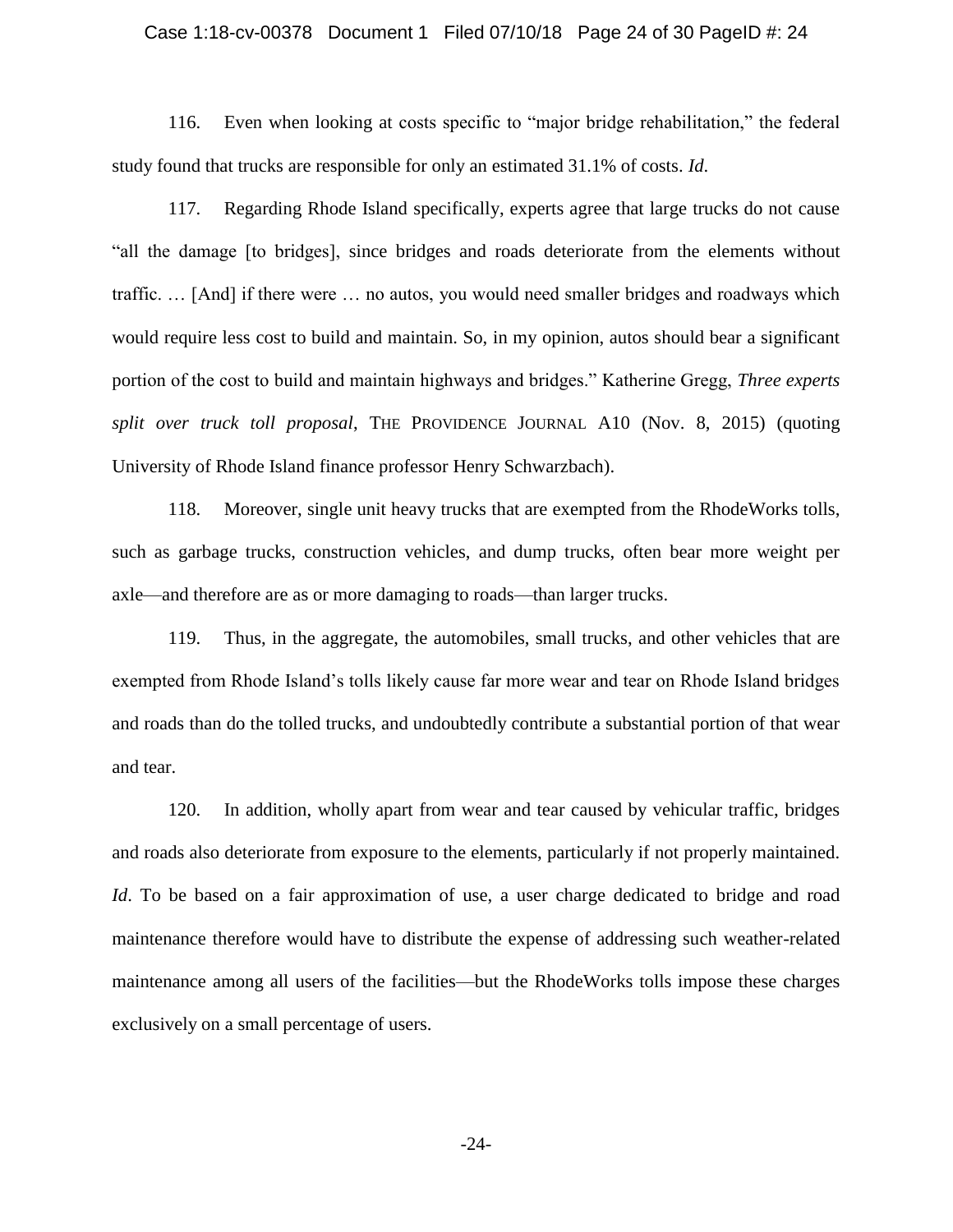## Case 1:18-cv-00378 Document 1 Filed 07/10/18 Page 25 of 30 PageID #: 25

121. Thus, the RhodeWorks funding scheme requires trucks engaged in interstate commerce to bear costs above and beyond the costs associated with their use of the tolled Rhode Island facilities.

122. Under the RhodeWorks regime, in-state individuals and entities—including both the operators of vehicles that are not tolled at all and the operators of trucks that benefit from the toll caps—do not bear the substantial financial burdens associated with administering and operating the tolled bridges.

123. Other means of repairing and maintaining Rhode Island's bridges could be implemented by RIDOT.

124. These other means include, for example, fuel taxes and other charges that Rhode Island officials considered but rejected so as to export the maintenance burden to out-of-state users of Rhode Island's bridges and highways.

125. Under a program that imposes fuel taxes or other equitable charges, the costs associated with maintaining bridges and highways would be borne by all Rhode Island residents and users of Rhode Island bridges and roads that benefit from those facilities—including those local residents and businesses that use the facilities most often—rather than burdening interstate commerce and out-of-state truckers.

# **G. The Discriminatory And Disproportionate RhodeWorks Tolls Injure Interstate Commerce.**

126. The artificial inflation of the rates charged to commercial truckers using Rhode Island's bridges and highways has significant effects on interstate commerce.

127. The cost of traveling on toll roads affects the routes that trucking companies follow in transporting goods and materials, the costs that they must bear, and ultimately the prices that they must charge for transporting goods and materials.

-25-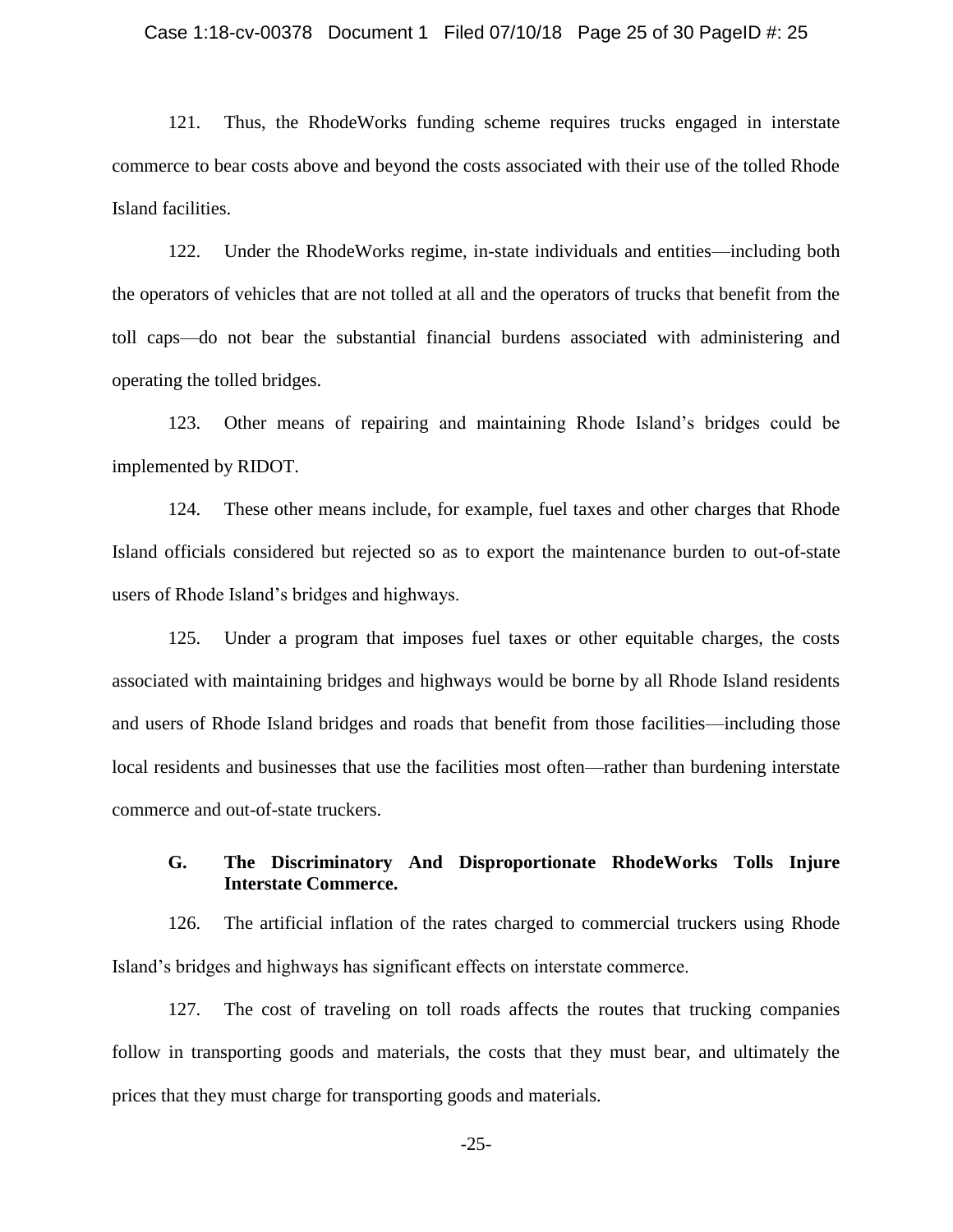## Case 1:18-cv-00378 Document 1 Filed 07/10/18 Page 26 of 30 PageID #: 26

128. Trucking companies respond to higher prices on toll roads by, among other things, decreasing their use of those roads, and when out-of-state routes are available, increasing their use of the roads in other States. *See* Katherine Gregg, *Three experts split over truck toll proposal*, THE PROVIDENCE JOURNAL A10 (Nov. 8, 2015) (expert "anticipate[s]" that, in response to RhodeWorks tolls, "many more long-haul truckers will find end-runs around Rhode Island's tolling gantries"; "I believe there will be very substantial avoidance") (quoting University of Rhode Island finance professor Leonard Lardaro).

129. Truckers cannot always change their routes, however, meaning that price increases may be necessary to compensate for increased tolling costs and that revenues for trucking companies may decline.

130. Rate increases can cause truckers to lose business to other modes of transport.

131. When trucking rates increase, costs from the inflated tolls are often also passed on to the businesses that are shipping the goods.

132. The excessive tolls thus increase businesses' costs for sending goods to other States, making it less profitable and less desirable for companies to enter or participate in the national market.

133. Increased truck tolls are in part passed through to consumers throughout the country in the form of higher prices for goods, including staple goods such as food and clothing.

134. In some circumstances, increased costs from tolls may eliminate consumers' access to certain goods entirely by deterring the interstate transport of those goods, thus reducing the variety of goods available to consumers.

## **CLAIMS FOR RELIEF**

## **COUNT ONE**

-26-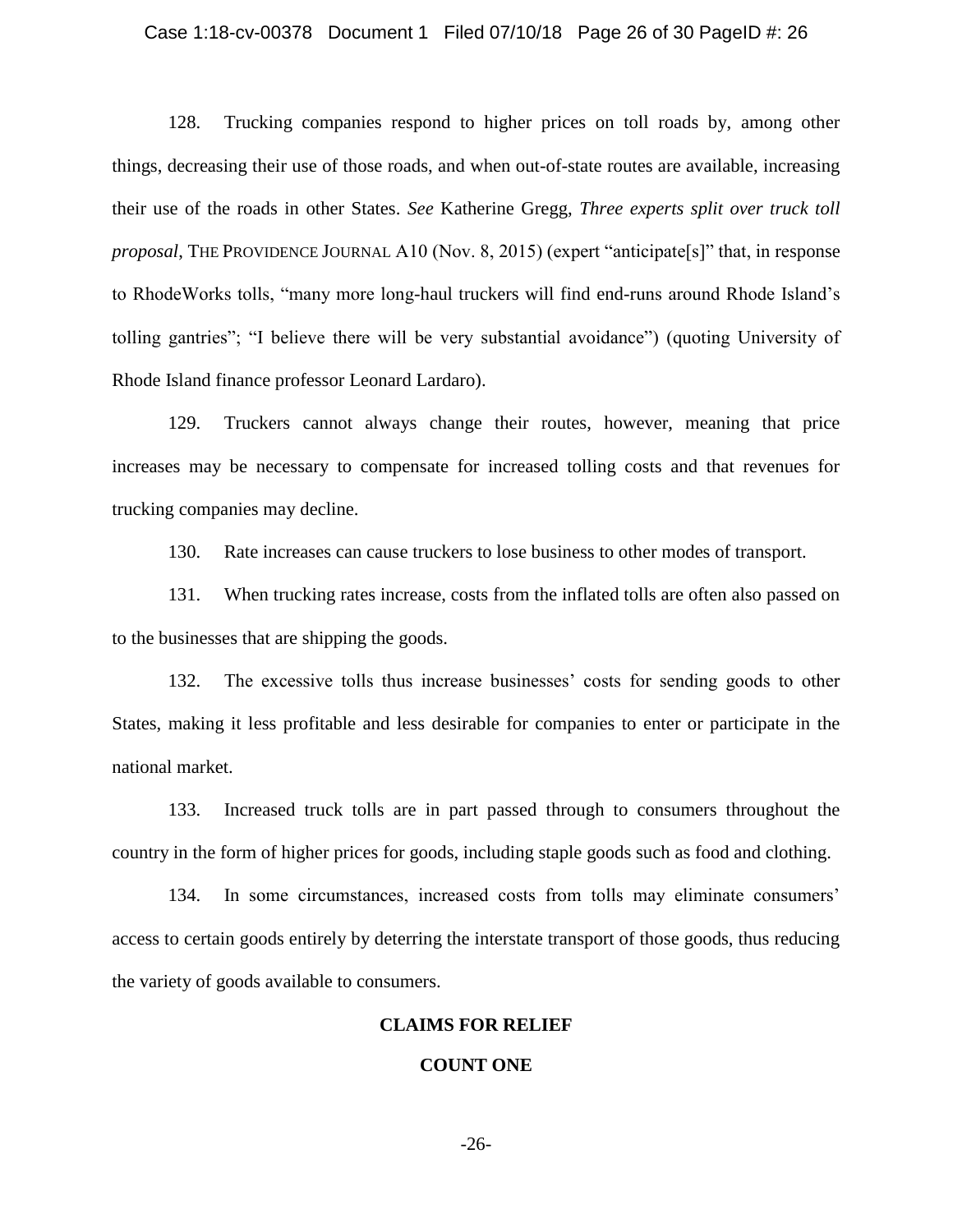# **RHODE ISLAND'S TRUCK TOLLS VIOLATE THE U.S. CONSTITUTION'S COMMERCE CLAUSE AND 42 U.S.C. § 1983**

135. Paragraphs 1-134 are incorporated as if set forth fully herein.

136. The RhodeWorks tolls violate the Commerce Clause and 42 U.S.C. § 1983 for three reasons.

137. *First*, the Supreme Court has held repeatedly that "[a] finding that state legislation constitutes 'economic protectionism'" that is invalid under the Commerce Clause "may be made on the basis of … discriminatory purpose" and that the finding of such a purpose "is sufficient to demonstrate" that the challenged rule is unconstitutional. *Bacchus Imports, Ltd. v. Dias*, 468 U.S. 263, 270 (1984).

138. Rhode Island adopted its truck tolls with just such an express intent to impose disproportionately heavy burdens on, and therefore to discriminate against, out-of-state and interstate users of Rhode Island bridges and roads, to the benefit of Rhode Island residents.

139. Consequently, the enactment, implementation, and enforcement of RhodeWorks truck tolls have deprived, and will continue to deprive, Plaintiffs of rights secured by the Commerce Clause of the United States Constitution and 42 U.S.C. § 1983 because the toll program was motivated by the intent to discriminate against interstate commerce.

140. *Second*, the Supreme Court also repeatedly has held that state rules are invalid under the Commerce Clause when they have "the practical effect" of discriminating against interstate commerce. *Hunt v. Washington State Apple Advert. Comm'n*, 432 U.S. 333, 352-53 (1977).

141. Rhode Island's truck tolls have just such a discriminatory effect, falling disproportionately on out-of-state truckers and on entities engaged in interstate commerce.

-27-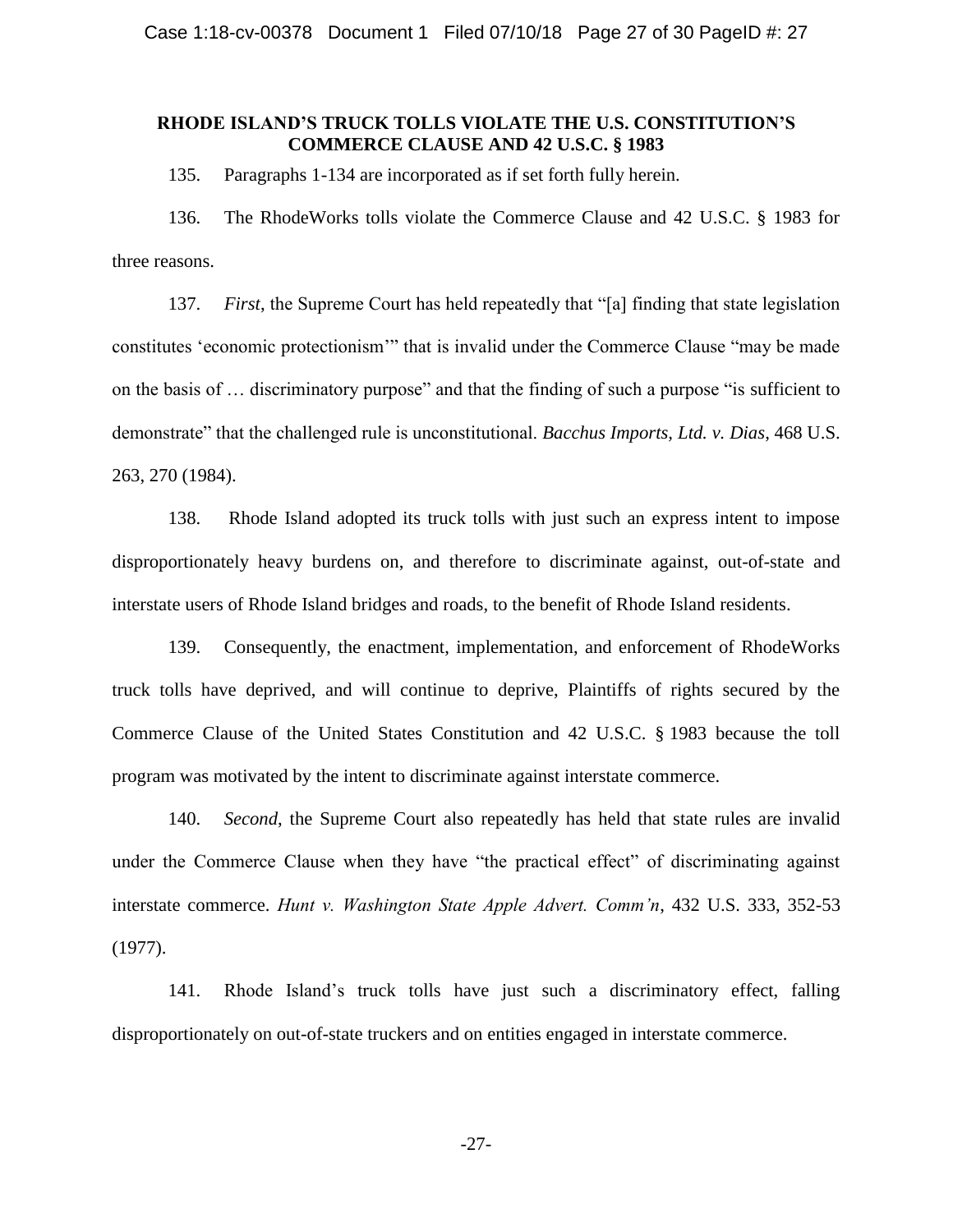#### Case 1:18-cv-00378 Document 1 Filed 07/10/18 Page 28 of 30 PageID #: 28

142. Consequently, the enactment, implementation, and enforcement of RhodeWorks truck tolls have deprived, and will continue to deprive, Plaintiffs of rights secured by the Commerce Clause of the United States Constitution and 42 U.S.C. § 1983 because the tolls discriminate against interstate commerce in their practical effect.

143. *Third*, the Supreme Court has held that a user fee falling on participants in interstate commerce, such as a highway toll, is invalid under the Commerce Clause unless, among other things, it "'is based on some fair approximation of use or privilege for use" and "'is not excessive in relation to the benefits conferred.'" *Northwest Airlines, Inc. v. County of Kent*, 510 U.S. 355, 362-63 (1994) (quoting *Evansville-Vanderburgh Airport Auth. Dist. v. Delta Airlines, Inc.,* 405 U.S. 707, 716-17 (1972)) (ellipses omitted). See *Scheiner*, 483 U.S. at 289- 292.

144. Rhode Island's truck tolls violate this principle. All travelers on Rhode Island's bridges and highways benefit from the use of those facilities and contribute to wear and tear on them, but the RhodeWorks tolls impose the costs of maintaining and repairing those facilities exclusively on the operators of the large trucks that are most likely to be engaging in interstate commerce—entirely exempting from the tolls the much more numerous operators of other vehicles that are more likely to be local and engaging in intrastate commerce.

145. Rhode Island's truck tolls therefore violate the Commerce Clause and 42 U.S.C. § 1983 because they are not based on a fair approximation of use and are excessive in relation to the benefits conferred on commercial truckers for paying those tolls.

146. Defendant Peter Alviti, Jr., acting in his official capacity as Director of the Rhode Island Department of Transportation, instituted, authorized, ratified, permitted, or acquiesced in the enactment, continuation, and enforcement of these unconstitutional truck tolls.

-28-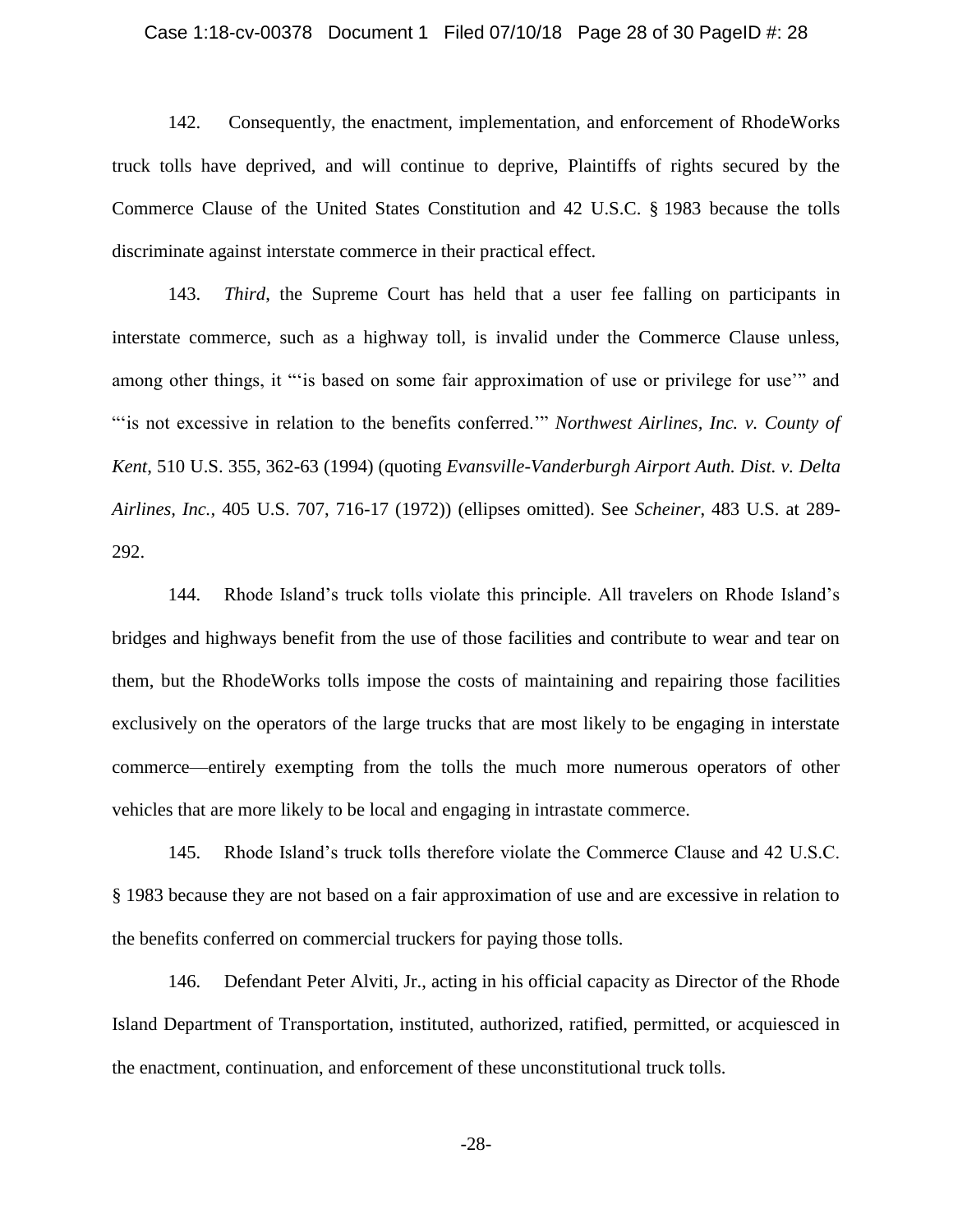147. Unless the charging of discriminatory truck tolls and the charging of truck tolls in excess of the constitutionally permissible amount for a user fee is enjoined, Plaintiffs will suffer irreparable harm.

# **PRAYER FOR RELIEF**

Plaintiffs respectfully request that the Court issue:

- A. A declaratory judgment that Rhode Island's truck-toll scheme is unconstitutional;
- B. A permanent injunction enjoining Defendants from continuing to implement or enforce Rhode Island's truck tolls;
- C. Final judgment in favor of Plaintiffs;
- D. A monetary award for attorneys' fees and the costs of this action, including, where applicable, expert-witness fees, in accordance with 42 U.S.C. § 1988; and,
- E. Any other relief for the Plaintiffs that the Court deems proper.